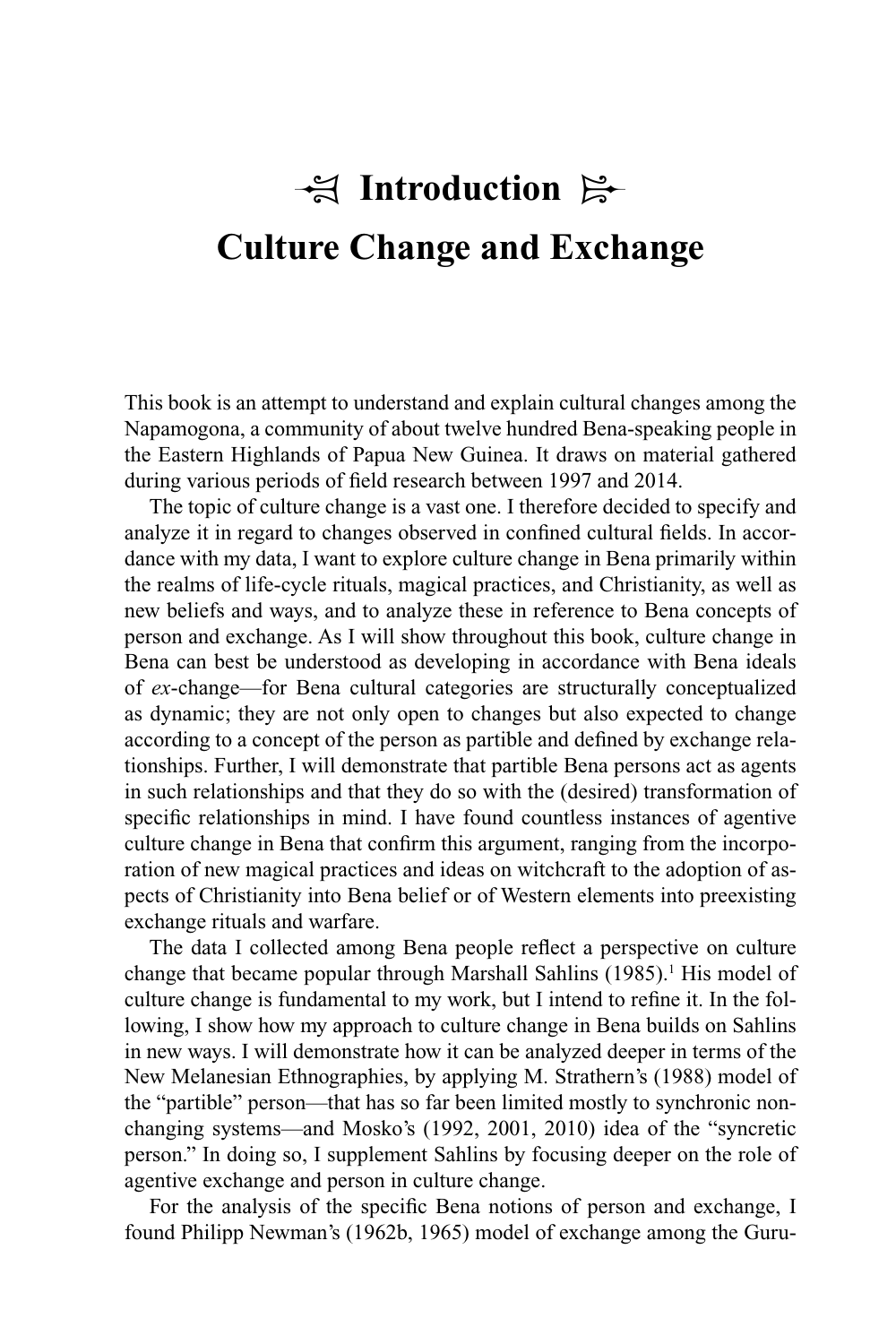rumba, an Eastern Highlands group neighboring Bena, extremely helpful. His analysis of a balance of personal strength and nurturance through an exchange of "vital essence" has so far remained unnoticed by ethnographers of Eastern Highland cultures—a gap I intend to fill because I found the same principle in Bena, where each single exchange is perceived as involving an exchange of *nogoya'a,* "nurturance," in order to increase personal strength (Newman 1965, see chapter 3 in this volume). This specifi c understanding of exchange and person is, I argue, the fundamental cultural category that is applied in the "indigenous analysis" (Kirsch 2006: 2–3) of culture change as it takes place in Bena.

I therefore position my analysis within a theoretical framework laid out by a synthesis of ideas from Marshall Sahlins, Phillip Newman, Marilyn Strathern, Mark Mosko, and Stuart Kirsch that enables me to analyze culture change in relation to what—on the basis of indigenous and anthropological analysis appear to be the central "signifieds" of the Bena symbolic system of reference and the grounds on which it continues to grow and change: social relationships, partible personhood, agency, and the idea of reciprocal exchange of something that Newman (1965) called "vital essence" and that Bena persons refer to as *nogoya'a.*

# **Events and the Reproductive Transformations of Cultural Categories**

I will begin my analysis of culture change with a focus on the "encounters" that trigger such change—in Sahlins's terms, the "events" that lead to culture change. Dissatisfied with the neglect of change and history in structuralism and the use of assumed dichotomies such as stability versus change or history/event versus structure, Sahlins (1985) concentrates much of his work on the relationship between structure and history (or structure and event) as it is expressed in the form of culture change. He defines "event" as the relation between a happening and an existing symbolic system according to which it is interpreted. In this context he developed his theory of history and structure, or the "relation between structure and event," beginning with the proposition that "the transformation of a culture is a mode of its reproduction" (Sahlins 1985: 138). Whenever the people who share a particular culture are confronted with new cultural categories—for example, when the Hawaiians encountered Cook and his crew for the first time—a process of reproductive transformation of preexisting cultural categories is initiated. In Sahlins's paradigmatic example, both Hawaiian commoners and chiefs were interested in building relationships with the divine strangers and went with their boats to visit the crew on board. In doing so, both parties acted in accordance with preexisting cultural categories. The commoners expressed the practice of "*imi*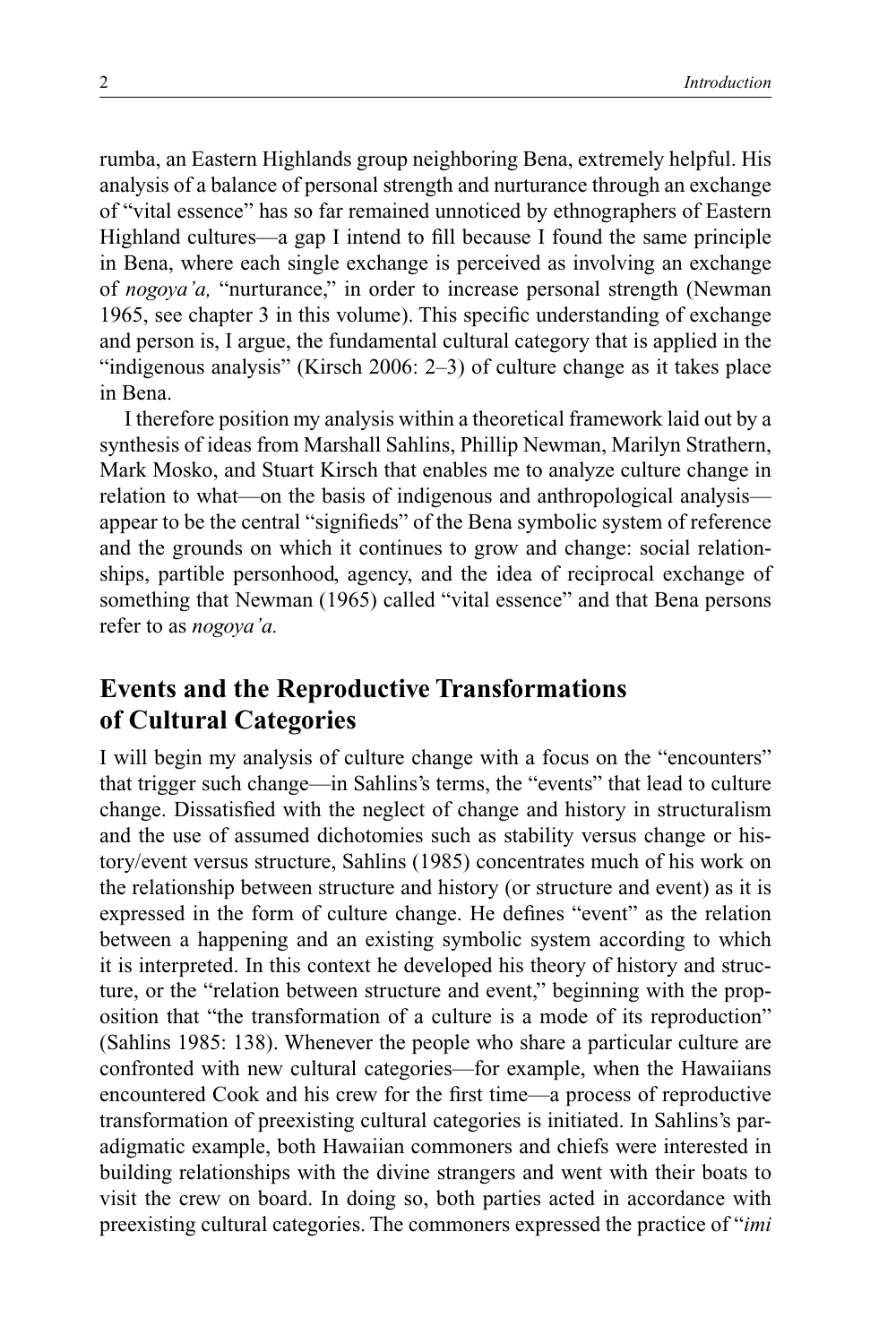*haku,* 'to seek a lord'" (Sahlins 1985: 139), while the chiefs hoped to establish new promising exchange relationships. Given their presumed divinity, the chiefs saw Cook and his men as equal, even superior, in their godliness, but at the same time they posed a danger as potential rivals (139). According to traditional rules, commoners had to fall on the ground, face down, whenever a chiefly person came near. Thus, when the chiefly boats on their way to Cook's vessel approached the canoes of the commoners, the latter followed this rule and therefore couldn't move their boats to the side—and it was not an option for a chief to change course because of common people in front. Further, the chiefs were not willing to allow commoners to be the first to meet the "divine" strangers. The result was that a number of Hawaiian commoners lying face down in their canoes got run over by the boats of their own chiefs. The reactions of both commoners and chiefs to the strangers and towards each other were here in accordance with their "customary self-conceptions and interests" (138), meaning that their response to the new culture was shaped by preexisting cultural categories.

There has been a critical debate around Sahlins's description of this first encounter. Especially his argument of the Hawaiian apotheosis of Cook as the god Lono raised discussions (Friedman 2016; Friedman and Ekholm 1985; Golub, Rosenblatt, and Kelly: 2016; Hacking 1999: 207–223; Obeyesekereye 1997; Yoshida 2008). Sahlins was criticized for his cultural relativist approach that seemed to deny the existence of universal human practical rationality (MacLeod 2002; Obeyesekereye 1992, 1997; Yoshida 2014: 73–128;). Obeyesekereye (1992: 3) argues that Cook's deification "is a European myth foisted on Hawaiian self-memory by British and other foreign chroniclers" (cf. Hacking 1995: 6). He doubts that Hawaiians "created their own European god," rather "the Europeans created him for them. This European god is a myth of conquest, imperialism and civilization" (see also Borofsky 1997: 256). According to this view, Hawaiians saw Cook as a chief and only deified him postmortem because they found it politically convenient. Obeyesekereye uses Cook's example to stress his argument of the practical rationality of all humans. The idea of an apotheosis of Cook would contradict this proposition since it connoted the assumption of native irrationality (and implied inferiority) versus European rationality (superiority). Sahlins (1995: 14), on the other hand, concludes "different cultures, different rationalities" and accuses Obeyesekereye of being "imperialist" himself because "by treating Hawaiians as political players not so far off from rational choice theory" he would deny the islanders "their own voice" (Hacking 1999: 211). Obeyesekereye's (1992: 19) concept of the practical rationality of all cultures—"the process whereby human beings reflectively assess the implications of a problem in terms of practical criteria"—is a valuable tool in the analysis of culture change. Obviously, humans apply pragmatic considerations when they interact with their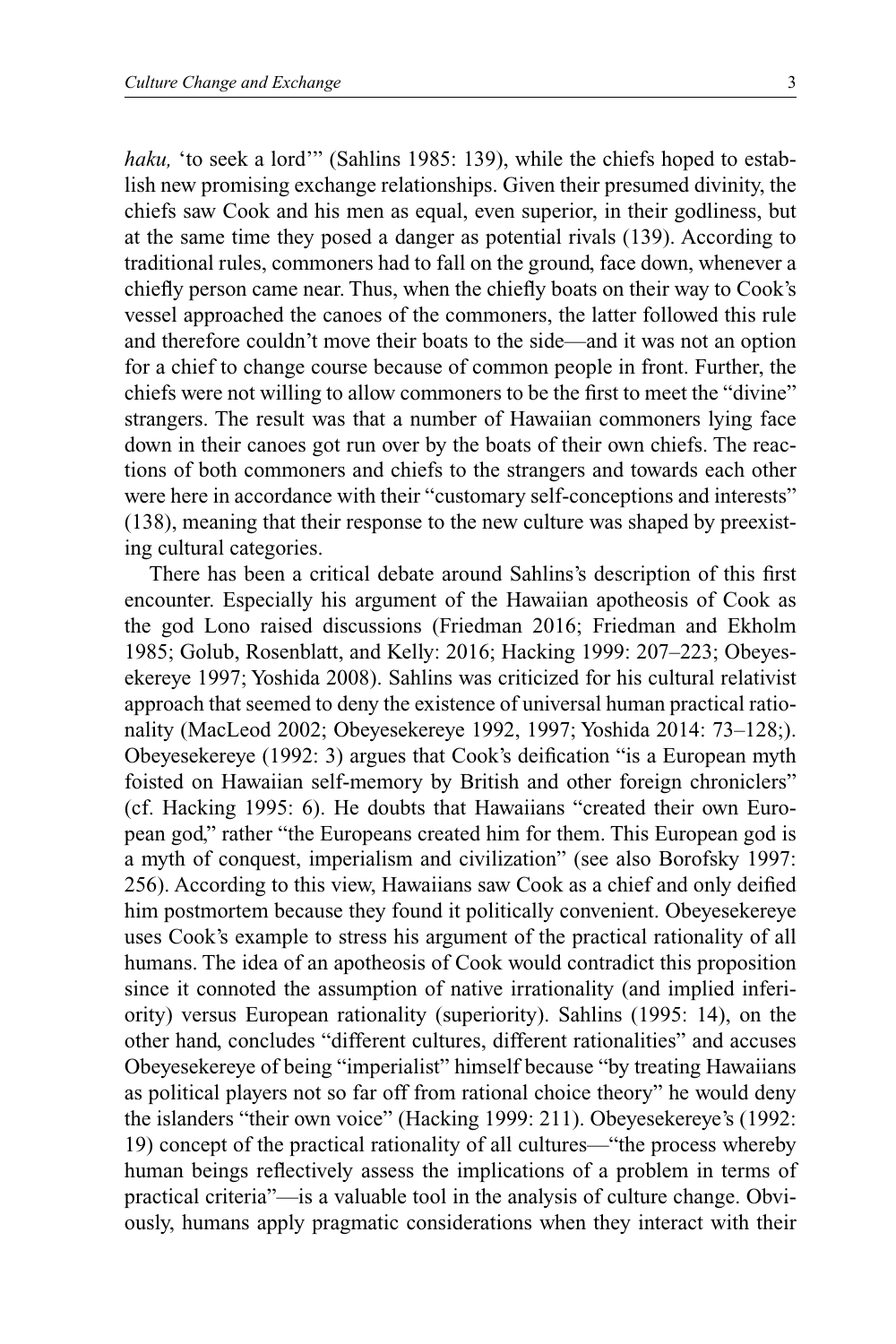environment. However, "the universality of pragmatic considerations … does not explain easily or quickly how local cultures act in distinctive ways to comprehend the alien, domesticate the foreign, and appropriate the useful" (Hanlon 1994: 110). I position myself in this analysis, therefore, more to Sahlins's end of the spectrum with a focus on the cultural specificities of such pragmatic considerations.

The heated argument about Cook's apotheosis triggered important discussions in anthropology and raised most fundamental questions such as "who has the right to speak for whom" and "is ... approaching a common, cumulative understanding of others possible?" (Borofsky 1997: 255). One way to answer these questions can be found in Kirsch's (2006) Wagner-derived approach of reverse anthropology (see also Wagner 1981: 31f.). Reverse anthropology's purpose is "to enhance recognition of indigenous modes of analysis, especially the interpretative capacities of … myth, ritual, magic, and exchange, and to acknowledge and benefit from the resulting insight into our shared world" (Kirsch 2006: 222). This approach adds a further dimension to Sahlins's (and Obeyesekereye's) analysis of cultural change.

As the above example of Cook shows, culture change—the transformation of culture—is, according to Sahlins (1985: 144), grounded on the reproduction of culture; but it is not *only* reproduction, because in their reproduction, cultural categories are altered and undergo transformations. Throughout this book I will give various examples of such reproductive transformations. In chapter 4, for example, I refer to changes in Bena male initiation rituals since the arrival of Western culture in the area. Today, Bena men sometimes publicly stage male initiation rituals in shows or at special events in exchange for money, while they are hardly practiced anymore in the villages. Here is a noticeable shift in the relationship between signifier—the initiation practice itself (involving cane-swallowing, nose-piercing, etc.)—and signified, the idea behind it (increase of male strength through specific exchanges). At first glance, the cultural category of male initiation itself, its "meaning," seems to change fundamentally, with the men now focusing on money acquisition in public rather than on practicing the "traditionally" secret male cleansing rituals. However, I show in chapter 4 that the transformations of initiation practices grow on the reproduction of the preexisting cultural notion of Bena exchange, which has always been open to the expansion of (exchange) relationships, thereby not only allowing but depending on personal innovations. Although a visible transformation of the relationship between signified and signifier is taking place, with the latter changing its form and context, the underlying signified (the gain of strength through practices of personal detachments and attachments in exchange) remains and even is extended.

The structural transformation of culture further depends on a change in the relationships between cultural categories. In the case of Hawaii, Sahlins (1985: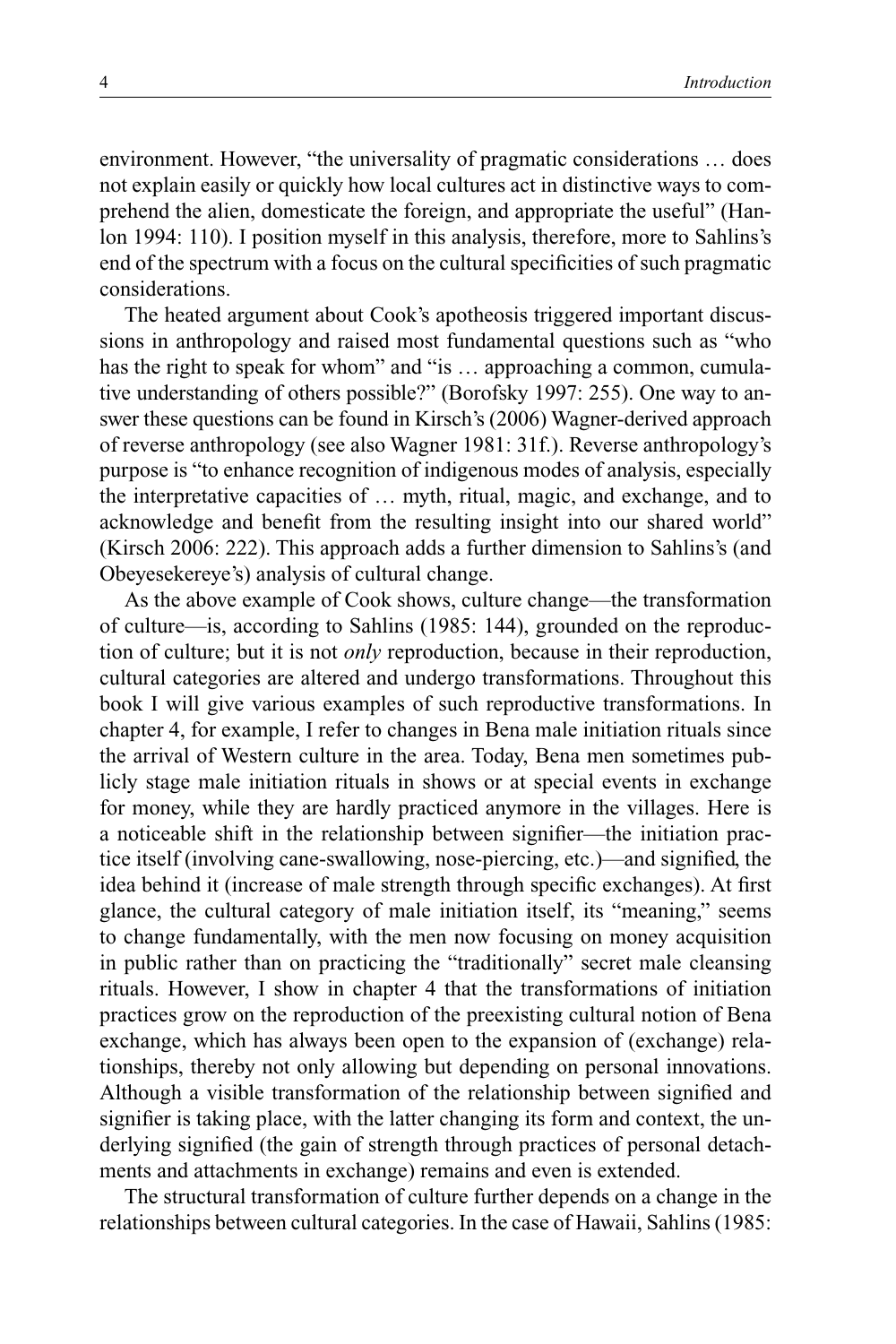139) claims that it was the commoners' "cultural consciousness"—here in the form of "simple pragmatism"—that led them into exchange with the strangers; for the chiefs it was a matter of economic and "cosmic" meaning. The exchange with Europeans became crucial for Hawaiian commoners *and* for chiefs. In this process the customary meanings of persons, practices, taboos, and goods—cultural categories—were altered. The divine kings/chiefs of Hawaii, for example, used the cultural category or "institution" of *tabu* for their own purposes (which to my mind was no less an act of "simple pragmatism"). By declaring it *tabu* for commoners to trade with Europeans, they ensured their own and exclusive access to Western goods. When respected, the sacred restrictions of *tabu* promised divine benefits, but now they were beginning to conflict with the public/general welfare and it was merely the chiefs who benefited. This led to a "revaluation of the meaning of *tabu* that can be correlated with the emerging of class" (Sahlins 1985: 142). Like other preexisting cultural categories, *tabu* underwent a "pragmatic redefinition" (Sahlins 1985: 142) that brought with it a structural transformation because it altered the relationships between cultural categories. Especially when an unexpected "event" occurs, this process involves the transformation or functional revaluation of cultural categories, while at the same time they are reproduced.

I agree with Sahlins's understanding of the reproductive transformations of cultural categories. However, I have a different understanding of "event." What is an event really? Sahlins's Hawaiian example implies that the initial motivation for the transformation of cultural categories lies in a personal striving to find new exchange partners. In Bena, I found that every event is perceived as some form of interpersonal exchange and that the signifiers of cultural categories—for example, the formalities of male initiation—may alter through such events but remain related to the same signified, which is in Bena the idea of exchanging *nogoya'a,* "vital essence" (Newman: 1965). Ideally, this exchange is reciprocal and designed in a way that a person always receives some *nogoya'a* from others when he or she gives parts of his or her own *nogoya'a* away in exchange. *Nogoya'a* is part of every living being, every spirit, plant, and all land, and signifies "nurturance." It is and must be continuously exchanged to balance strong and nurturing aspects inside persons and in their relationships with each other. I will elaborate on this in more detail throughout the book. In this introductory chapter I merely want to point out that Bena culture works on the principles of exchange. I find that Sahlins's understanding of "event" as the relationship between happening and symbolic system of reference can be misleading because it does not reveal that every "event" is primarily an exchange between persons.

Sahlins (1985: 140) notes that "the dominant structure of the initial situation, that the chiefs distinguished themselves from their own people in the manner that Europeans were different from Hawaiians in general, became a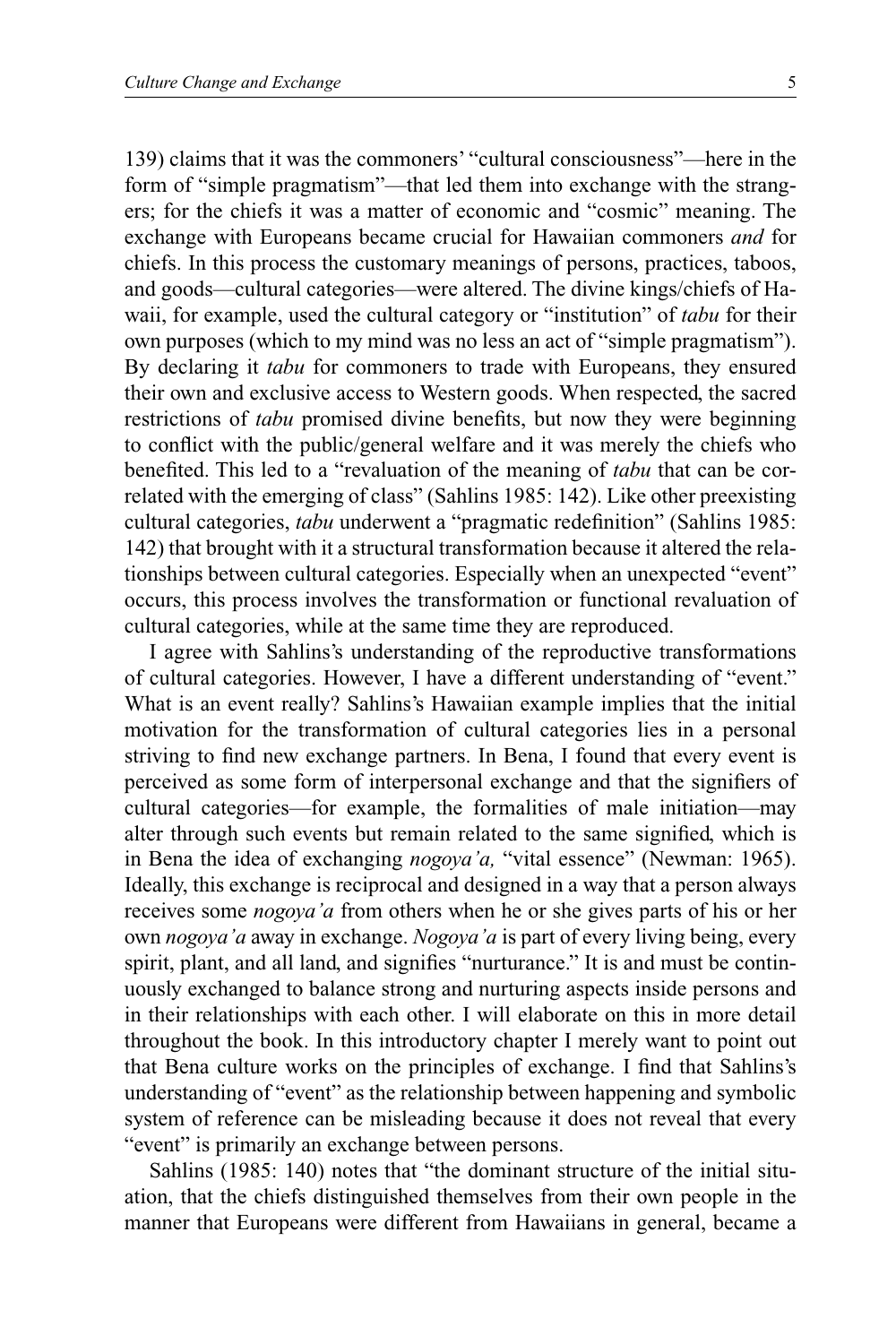conceit of personal identity—from which ensued an order of political economy." Hawaiian chiefs attached to themselves parts of the new culture—for example, clothes or names (such as King George)—as crucial for their identity (expressed in their divine character that encompasses the whole society and cosmos). Sahlins's description brings to mind M. Strathern's model of the partible Melanesian person whose identity is created and shaped by an exchange of personal detachments and attachments. It further shows that "the functional revaluations" (Sahlins 1985: 140) of preexisting categories did not contradict but rather extended traditional conceptions. This is in line with my observations in Bena. I argue that the reproductive transformations of cultural categories work in Bena through attachments and detachments of parts of persons in exchange and, further, that these parts contain and signify *nogoya'a.* As I will show in chapter 7, Christian ideas—for example, the Last Supper or Christ's Crucifixion—can in fact quite easily be interpreted according to the Bena concept of exchange, and the idea of a Christian God is not only compatible with but an extension of the previous idea of an exchange relationship with the Bena founding ancestor *huma*. My Bena data confirm that the (possible) extension of preexisting cultural categories is indeed a precondition for their transformations. In chapters 5 to 7, I analyze examples of syncretism and show that culture change happens in accordance with the drive to extend exchange relationships—and, with this extension, influence the balance of nurturing and strengthening aspects of persons in ideally reciprocal exchange.

What, however, happens when new relational networks do not follow the cultural ideal of reciprocity? Kirsch's (2006: 79) criticism on Melanesian ethnography—that, when dealing with exchange, "anthropologists have emphasized the constructive accomplishments of exchange rather than the consequences of its failure"—can be extended to the analysis of culture change. To more deeply understand the cultural categories of change and continuity, one also needs to consider situations when change fails, when new cultural elements are rejected. Chapter 8 gives an example of such a case of failed syncretism.

Recent anthropological works on Melanesia widely agree that indigenous perspectives on the world are formed through social relations (e.g., Bashkow 2006; Courtens 2008; Crook 2006; Kirsch 2006; Scott 2013), that in fact "social relations determine how one sees the world, as well as what one sees" (Kirsch 2006: 78). In this book, I take social relations as the source of reference for Bena perspectives on cultural changes. They are closely tied to specific understandings and practices of exchange and reciprocity. My investigation in chapter 8 builds on Kirsch and explains failed syncretism in terms of "unrequited reciprocity" (Kirsch 2006: 95f.)—an extension of Sahlins's (1972: 195) model of "negative reciprocity."

Sahlins stresses the active role people play as agents in the transformations of cultural categories. He approaches the problem of symbolic reference—the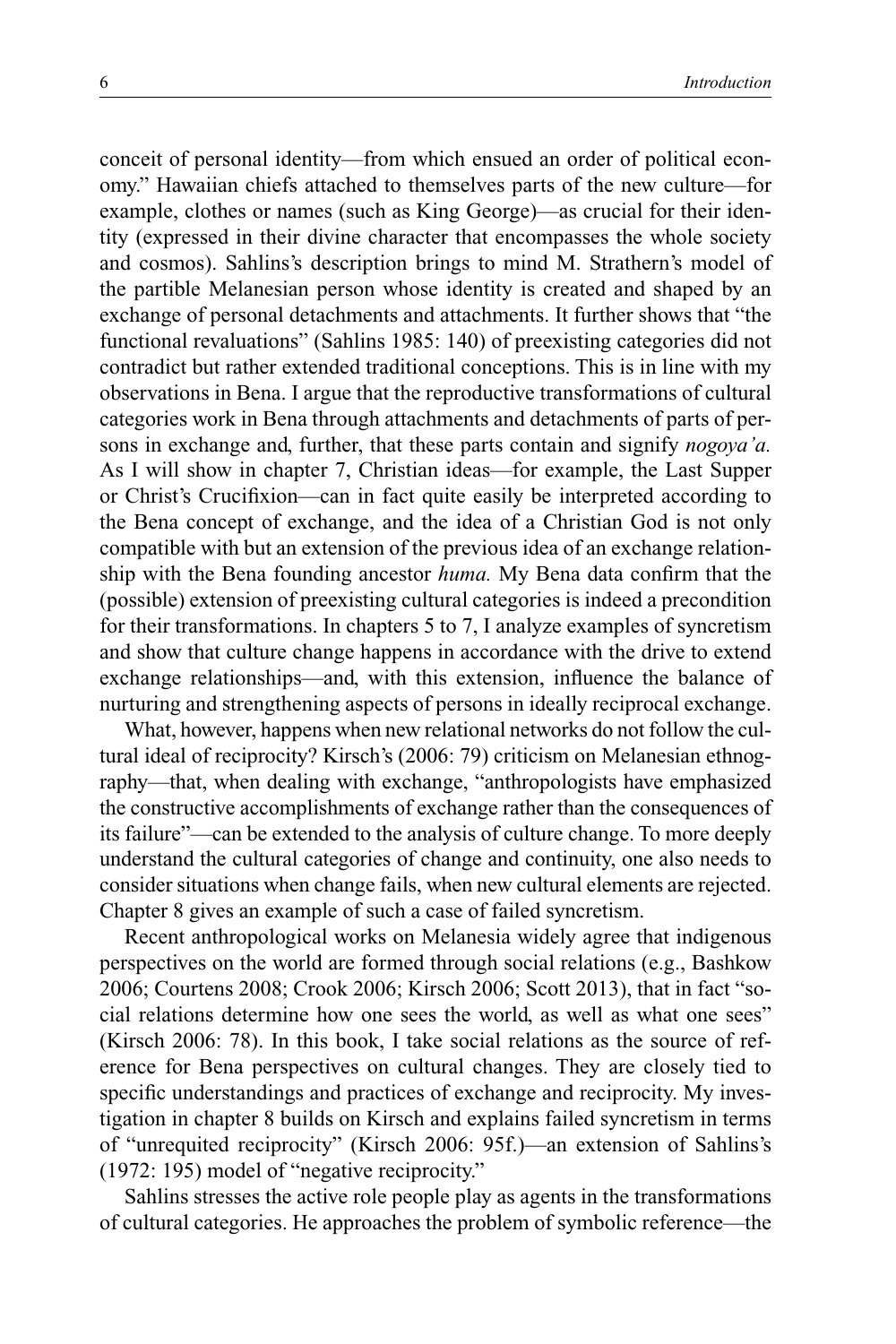relationship between signifier and signified and its changes—by analyzing the ways "cultural concepts are actively used to engage the world" (Sahlins 1985: 145), how they are expressed in concurrent practices. Here, he introduces the subject and his or her "interest" into the sign in action (sign as the expression of a cultural category) According to Sahlins (1985: 150) there is a profound difference between the value of a sign in a symbolic system—its semantic relations to other signs—and its value to people when they use it. This means that the conceptual value of a sign or object additionally acquires an intentional value—in a way a pragmatic one—that may differ profoundly from its conventional value. Cultural categories (as systems of signs), Sahlins (1985: 151) rightly says, are therefore engaged by *interest in projects.* This already implies their capacity to change their structure and their values. The interested or intentional, thus fundamentally flexible, uses of cultural categories allow for innovations.

Sahlins's (1985: 144) example has shown that culture change is expressed in actions "insofar as in action the categories by which a present world is orchestrated pick up some novel empirical content" and that the opposition between event and structure is untenable. An unexpected—arbitrary—event such as, for example, Cook's arrival on the shores of Hawaii or the arrival of the Church of Scientology in Napamogona (chapter 8)—triggers the reproduction of preexisting cultural categories but may also initiate their "functional revaluation" with sometimes unexpected outcomes. In this regard, culture change is always a bit of a "gamble"—the gamble being that culture change brings with it "some unforeseen effects that cannot be ignored" (Sahlins 1985: 149). At first glance, one may indeed perceive culture change in Papua New Guinea as a gamble, and occasionally as quite bizarre. I remember, for example, how stunned I was when my relatives told me that Tom Cruise and John Travolta were on their way to the village to open a new "school," let alone how Napamogona interpretations of the Scientology ideology were formed and discussed. The arbitrariness of cultural categories allows for personal innovations with such seemingly unexpected outcomes (see chapters 5–8). The question, however, is what "the unexpected" signifies. During my research, I noticed that people reacted to unexpected events with greatest flexibility, often in ways that quite surprised me—and not only me. My observations confirmed M. Strathern's comment that "the Melanesian world is one where people constantly take *themselves* by surprise" (cf. Da Col 2013: 1, original emphasis)—and others, I would add. However, as surprised as everybody may be on occasion, the indigenous analysis of unexpected events, as I encountered it, always appeared to be structured in terms of relationships. An outside observer may be tempted to see what Eco (1992: 50) once called an "excess of wonder" and that Da Col (2013: 1) describes as a "perceptual regime which overestimates the importance of coincidences and relentlessly traces relations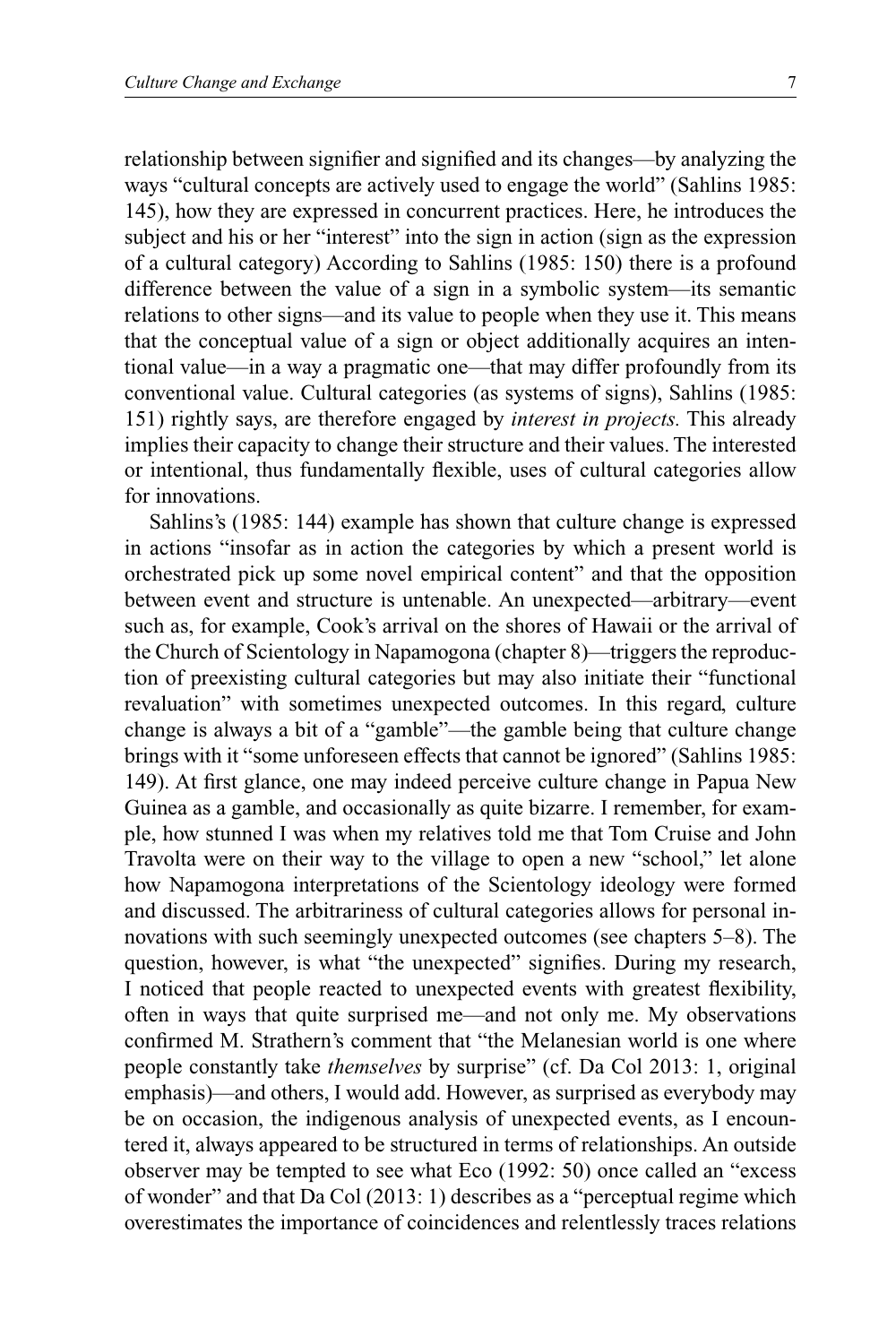between signs"; but this, of course, is not the way Bena persons perceive it. There appears to be no concept of coincidence in Bena culture. Instead, "coincidences" or "wonders"—be they sudden weather changes, accidents, good or bad news, unexpected encounters, or deaths—are immediately positioned within the local and personal relational networks and become thus complexly intertwined with elements of the physical as well as the spiritual plane—both of which Bena sociality is the center. The old, the new, and the unexpected are related through personal links from physical/local, temporal/historical, and metaphysical/relational fields (see Bashkow 2007; Courtens 2006; Kirsch 2006; Scott 2013; Tove Stella 2007). I found that unexpected events are primarily seen as unexpected (options for) exchanges and, as my adopted Bena father Tau loves to say, one should always "expect the unexpected." He is well prepared for unexpected events that require his contributions and always has some extra pigs and crops in store. Persons in Bena indeed strategize—sometimes count on—an interference of the unexpected. In this way, nothing really is ever unexpected. Even if the contents of specific events cannot be foreseen, the fact that unforeseen events occur is an acknowledged (and expected) part of life. On the one hand, this cultural concept expresses the unpredictability of human existence as such, and, on the other, it points to a huge range of opportunities because *everything* is *always* possible. Such thinking may raise feelings of insecurity, as one can observe in Euro-American culture, where unexpected events often tend to be seen as disturbing preset plans; Bena persons, on the other hand, rather perceive them as chances that must be taken and strategically used to advance personal relational networks. Unforeseen events may bring unexpected strength or, for example, in the case of a natural disaster or personal catastrophe, they may be weakening. In any case, they are conceptually linked to exchange.

The concept of always anticipating the unforeseen is by no means exclusive to Bena; in fact it has become acknowledged as a cultural characteristic on a local and national level, often with a playful tone of self-irony. For example, Papua New Guinea's most popular Airline advertised with the slogan "Papua New Guinea—Land of the Unexpected" (later changed into "Papua New Guinea—Land of the *Totally* Unexpected").<sup>2</sup> For Bena I argue that the feature of being open to innovation and generally expecting unexpected events/ exchanges and to adjust one's exchanges to new relationships is a cultural trait that existed before contact with white people. It is one of the a priori concepts of Bena culture that brings to mind the role of persons in the process of culture change. When taking a closer look at the process of synthesizing new cultural elements with preexisting ones under consideration of the persons who are the agents of such transformations, the apparent randomness fades and the strategic innovations of persons come to the fore—all of which are tied to (expected or unexpected) exchange. Seen from this perspective, culture change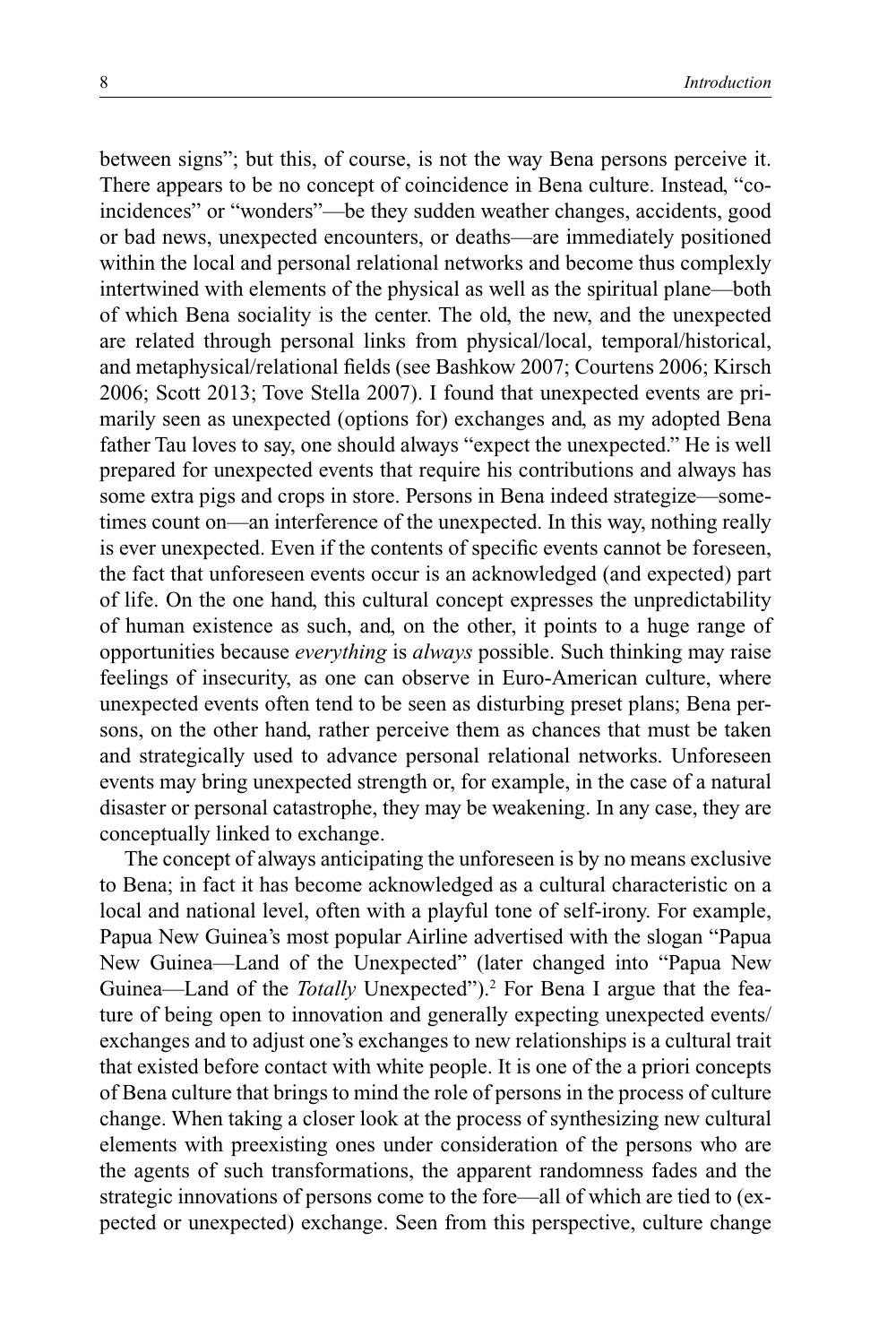(the transformation of cultural categories) is the product of intentional, not random, action.<sup>3</sup> Rather, people become the "authors of their own concepts" (Sahlins 1985: 152). Turning against theories on globalization or "world system theories" that often portray people in colonized cultures as helpless and passive victims of the dominating Western (capitalist) system that brings with it the loss or destruction of their indigenous culture, Sahlins stresses the active role people play as agents in culture change—"indigenous people are active agents in processes of change, even when the other culture represents the dominant capitalist system" (quoted in Robbins 2005: 5).<sup>4</sup> My example of failed syncretism clearly supports this position. The fact that the Church of Scientology did not succeed in its "mission work" in Napamogona village shows that my interlocutors are far from being easily convinced, tricked, or dominated by new potential exchange partners. Rather, a new relationship is tested and valued in accordance to the preexisting Bena notion of exchange, which involves reciprocity and a balancing of nurturing and strengthening aspects in and between persons (chapters 3, 8). In this case, the new exchange relationship did not fulfill the cultural ideal of reciprocity nor did it allow for a nurturing extension of relational networks. Rather, it represented "unrequited reciprocity" (Kirsch 2006: 79ff.) and became associated with undesired practices of sorcery and witchcraft. Culture change thus results from personal actions that follow personal motivations or interests, which (at least partly) derive from preexisting cultural categories. Underlying all change is continuity. Influenced by Lévi-Strauss, (1962, 1971) Sahlins (1976: 23) understands culture change as shaped by (structural) continuity and vice versa. Such continuity of the structure is itself a historical product (Robbins 2005: 5–6). Structure and history can therefore not be seen as "exclusive alternatives" or opposites but are in reality synthesized with each other (Sahlins 1985: 144).<sup>5</sup> The same goes for the opposition between stability and change. In Western thinking, they are perceived as antithetical, as "logical and ontological contraries" (Sahlins 1985: 144) and are, like other categorical distinctions such as state versus action, being versus becoming, condition versus process, and so forth (Sahlins 1985: 144), seen and treated as opposing or complementing each other. In reality, however, instead of being oppositions, the different aspects combine. "Culture functions as a synthesis of stability and change, past and present, diachrony and synchrony" (Sahlins 1985: 144). Based on this assumption, culture can be understood as the processual and continuous synthesis of different elements and categories (and their meanings) that encounter and interact with each other, acquire a new functional value that again affects other related categories, and leads to transformations in their meanings, use, and structure. Here Sahlins introduces his term "the structure of conjuncture." The structure of conjuncture is "the situational sociology of cultural categories with the motivations it affords to risks of reference and innovations of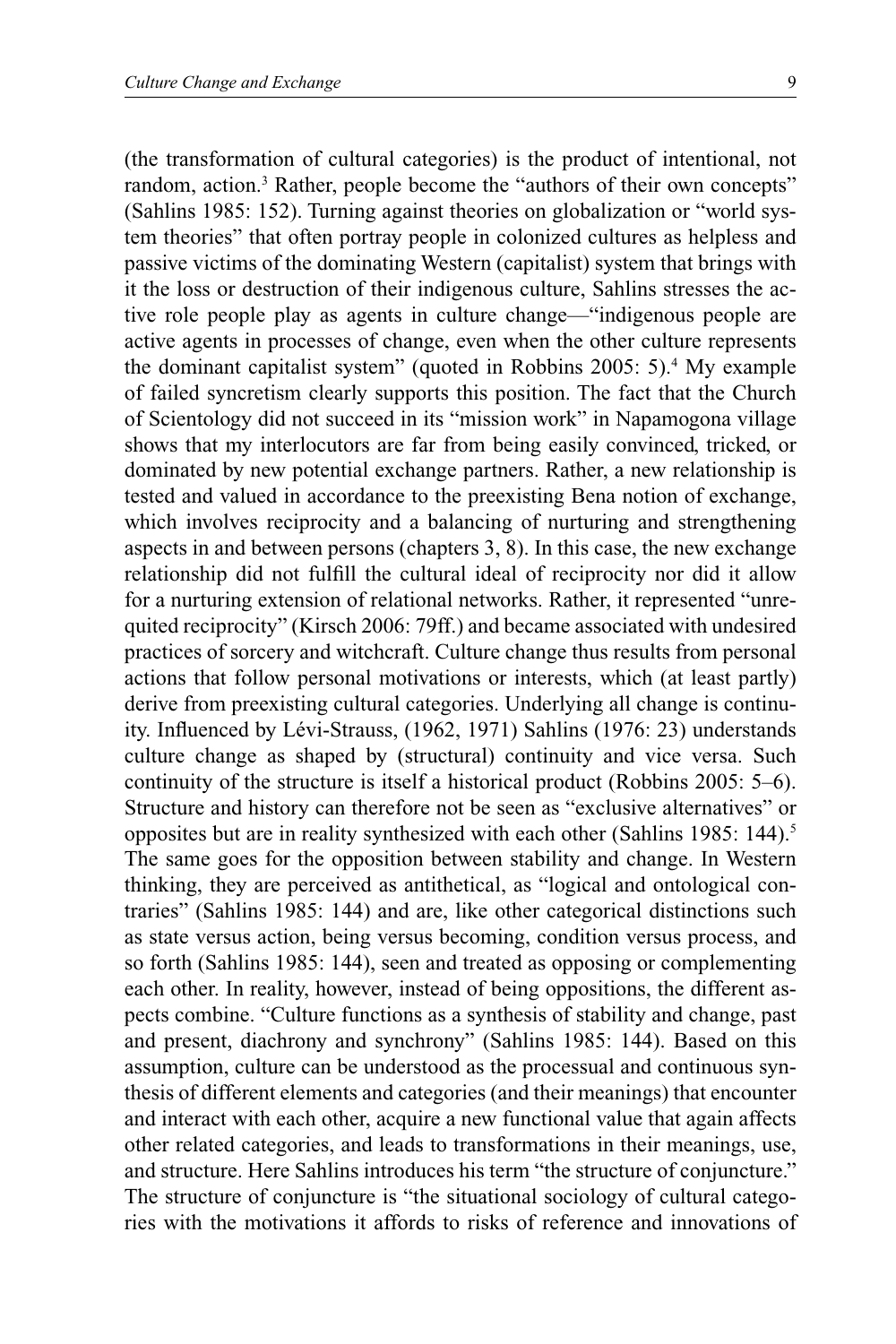sense" (Sahlins 1985: 152–153). In other words, it captures the situation and the process of synthesis, of the conjoining of seeming dichotomies (past/present, structure/history, preexisting/new cultural categories). It further implies the personal interests and agency of persons in such transformations. It was, after all, the personal motivation to begin a new exchange relationship that drove Hawaiians out to meet Cook's crew and that made the Napamogona try to understand Scientology ideology.

Sahlins's focus on the embeddedness of cultural categories in history *and* structure introduced the aspects of arbitrariness, flexibility, and capacity for transformation into the previously somewhat static models of structuralism and, most importantly to me, it considered personal interests and agency as important criteria for the transformation of cultural categories. He has, however, neglected the relationship between "event" and "exchange" in that any event signifies (options for) exchange. I argue that the Bena understanding of exchange represents the system of symbolic reference according to which "events" are interpreted and agentive strategies are developed. The anchor for the agentive transformation of cultural categories—meaning a shift in the relationship between signifier and signified—thus lies in the culturally specific notion of exchange as reference and with it the understanding of person.

#### **Agents and Persons**

When Sahlins talks about agency, he does not specify the term but uses it to describe the activities of persons as responsible and conscious strategies in the reproduction and transformation of cultural categories. Persons to him are per se agents. M. Strathern (1988: 268ff.) has dealt with this question on a deeper level and distinguished between agent and person. As I will explain in more detail in chapter 2, according to her, Melanesian persons are socially derived dividuals, composed of detachable bits of each other and thus "an assemblage of or the locus of relationships" (M. Strathern 1988: 272). In other words, persons define and reveal themselves through their ever-changing relationships. An agent, in this Melanesian model, is one "who from his or her own vantage point acts with another's in mind" (272). Agents are responsible for the transformation of relationships and thereby of persons (and practices and cultural categories); they appear "as the turning point of relations, able to metamorphose one kind of person into another, a transformer" (272). M. Strathern speaks in this context of cause and effect. Agents as transformers of social relationships act in reference to other persons—perceived in the relationships that constitute them—who are not active themselves but become the cause of the agent's acting. In some forms of Bena *het pe* exchanges that I describe in chapter 4, for example, the brother of an upcoming mother gives gifts to his in-laws and in doing so initiates long-term exchanges between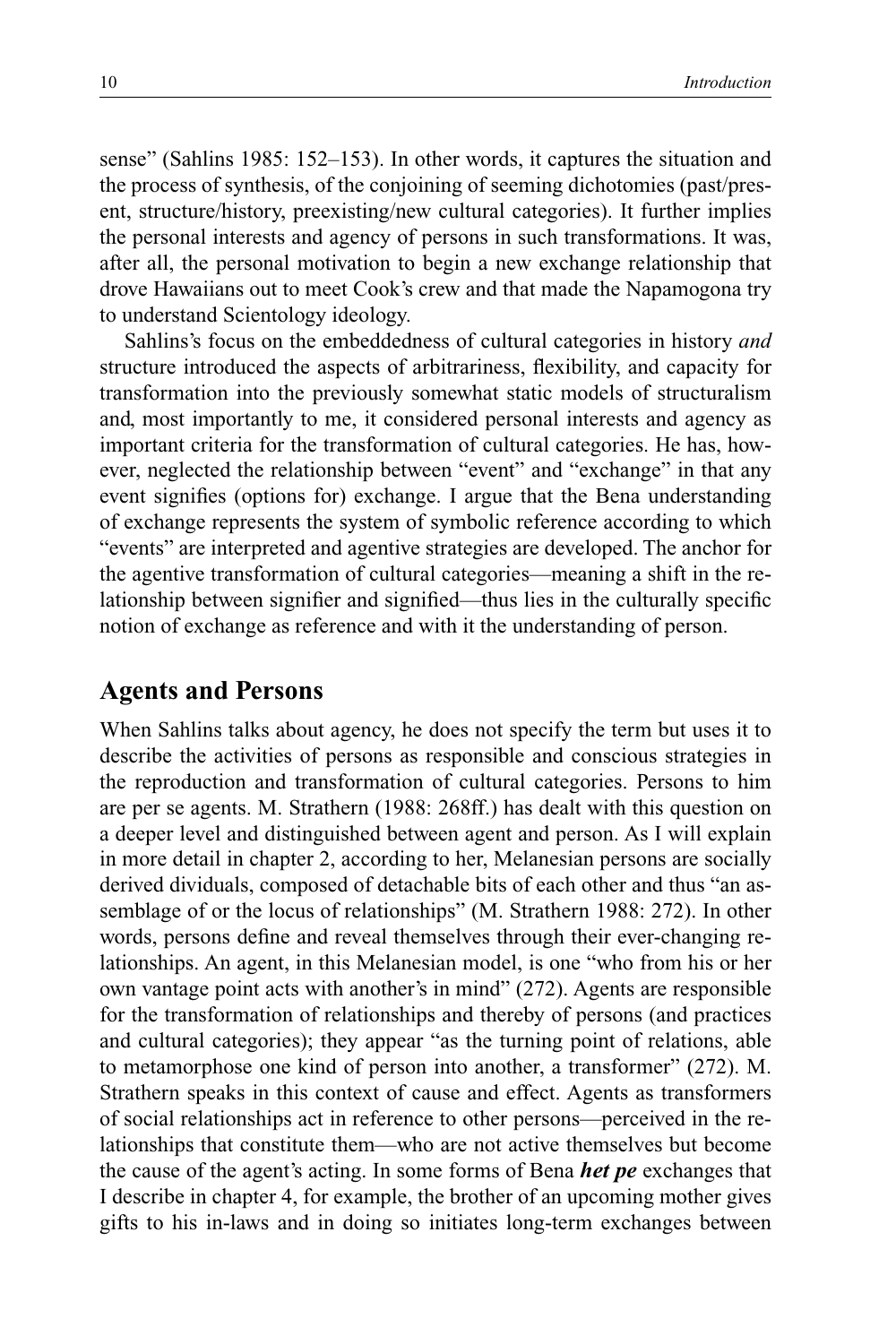him and his in-laws as well as his children and their children and so forth. He becomes an agent that acts with (the relationship towards) his in-laws in mind, their persons being the cause of his actions and the transformation of the relationship with them the objective and intended effect. Each agentive acting wonderfully expressed in single exchanges—therefore aims at reproducing and transforming specific relationships. This goes for the change of cultural categories as well as for that of (dividual) persons. An agent always has such transformation in mind and plans it more or less strategically. While a "person is construed from the vantage points of the relations that constitute him or her," an agent "is construed as the one who acts because of those relationships and is revealed in his or her actions" (M. Strathern 1988: 273). Thus both person and agent "occupy positions defined by different vantage points"  $(273)$ .<sup>6</sup>

An agent's position is "intrinsically multiple" (M. Strathern 1988: 273) because each cause for agentive acting is different and represents transformations of different relationships. By manipulating the transformation of exchange relationships, an agent always redefines (or transforms) his or her own person, leading him or her again to new transformations of exchange relationships and so forth. It is like a catch-22 in that it reveals one of the most fundamental principles in New Guinea Highland societies—that the dichotomy of person and society or individual and collective does not work in the way it does in Western culture. This, of course, is by no means a new idea; but Strathern's model of Melanesian personhood has not been widely applied to the analysis of culture change, as I shall attempt to do here. With her concept of the partible person, M. Strathern has described the Melanesian view on person as social (dividual/multiple) and has shown that the analytical application of Western dichotomies is counterproductive to the understanding of Melanesian social structure. In this regard, she shares Sahlins's objection to anthropological categories that stem from Western culture, like the "individual" and the concurrent assumption of a bounded "ego"-entity which is at the center of action and relationships (M. Strathern 1988: 269).<sup>7</sup> In Melanesia, agents and persons are perceived as and act as dividual or multiple.

Although I take the partibility of person as the starting point for my analysis of culture change in Bena, I need to emphasize that I do not see an understanding of person as partible or dividual restricted to Melanesian cultures and agree that "the stark opposition of individual versus dividual personhood on which Melanesia's current bifurcation is premised is overly simple" (Mosko 2010: 219). The dichotomy between Western individual and Melanesian dividual cannot be withheld. As Mosko (2010: 219) has argued in relation to the conceptualization of person in Christianity, "The total Christian person … is as fully partible as indigenous Melanesians" and "the individualism that has been routinely associated with Christianity is itself a manifestation of dividuality closely analogous to Melanesian personhood" (see also Scott 2013).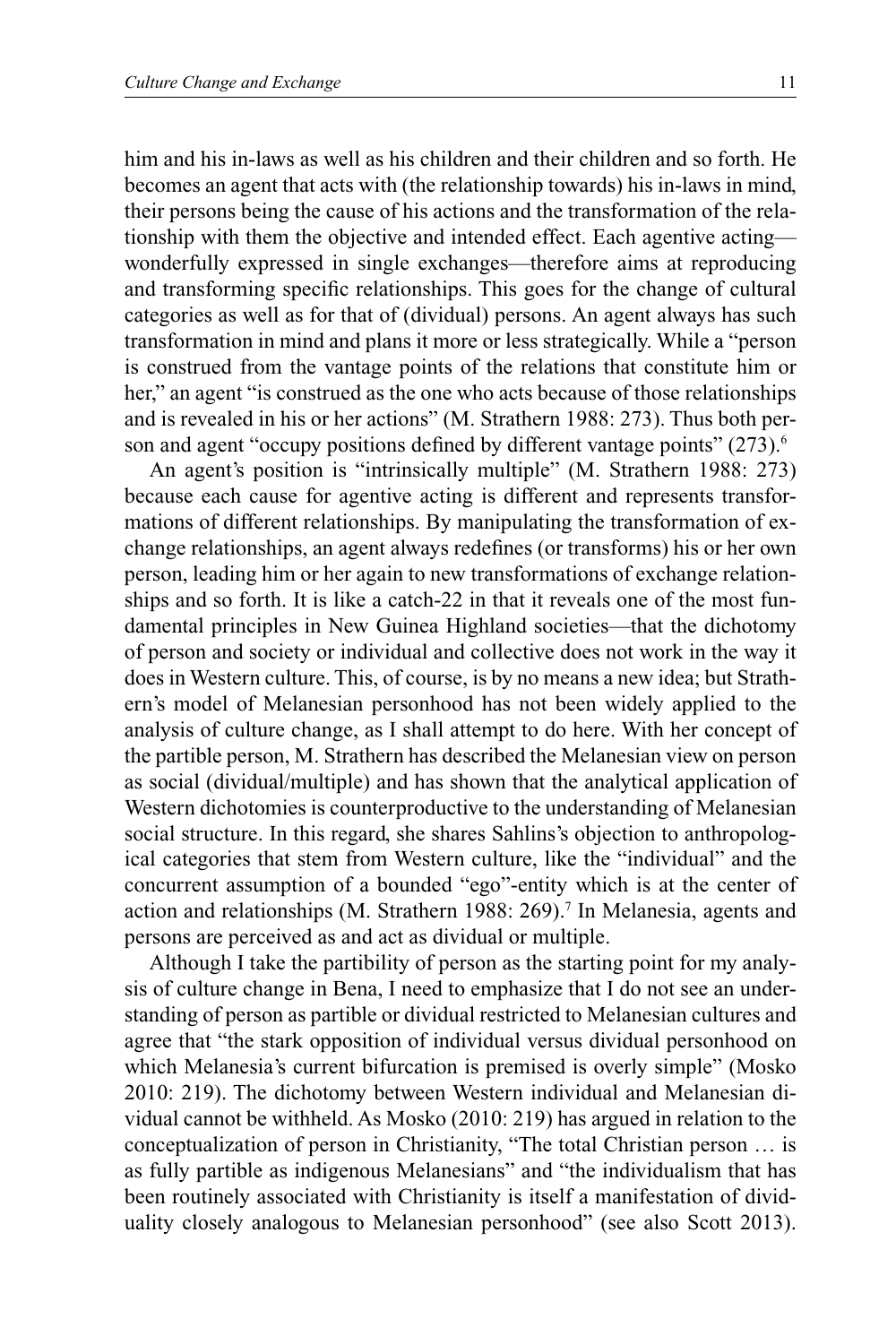It seems "we Westerners" and the Melanesian "others" are not on entirely different grounds then. I will refer to this argument and other criticism on the "essentialist and synchronic limitations" (Mosko 2010: 219) of the new Melanesian ethnography in more detail in my chapters on the Bena person and on Christianity. At this point, my intention is merely to make clear that when I use the term "dividual" to describe the Bena notion of person, I do not see it in opposition to a Euro-American "individual." Having said that, there is—as will become clear throughout this book—no doubt that persons in Bena are culturally conceptualized as dividuals, as partible agents in exchanges. Mosko has helped to clarify the similarities and differences of M. Strathern's and Sahlins's notions of agency. He counterposes M. Strathern's construction of the Melanesian "partible person" with Sahlins's model of the "heroic" or "divine" Polynesian "king" (Mosko 1992; Sahlins 1985). Mosko argues that Polynesian chiefs can best be understood and characterized in terms of personal partibility and not in terms of heroic hierarchy, as Sahlins suggested. As Mosko puts it, Strathern and Sahlins both have dealt with the same problem, namely the ethnocentrism inherent in the Western notion of the unitary individual, but they have taken different, actually opposing, directions in doing so. While Sahlins "would holistically encompass the 'person,' or merge a multiplicity of such 'persons,' within the greater social totality, Strathern partitions every 'person' into his or her composite and detachable parts and relations" (Mosko 1992: 698).<sup>8</sup> Both authors have on their grounds developed theories of social action that profoundly diverge. The difference lies mainly in the specific dynamics of agency attributed to persons in the different regions. Strathern sees the Melanesian person not as individual but as dividual, "multiply or plurally constituted of the earlier contributions and relations of other persons" (Mosko 1992: 698), thus developing out of other person's actions. In this Melanesian view, action consists, according to M. Strathern, of personal detachment meaning that, in acting, a person detaches previously internal parts of him or herself, externalizes them, and exchanges them with other persons who in turn attach them to themselves and thus internalize them. Agency is then "a process of personal decomposition" (Mosko 1992: 698).<sup>9</sup> In contrast, Sahlins sees person as embodied in the Polynesian divine king or chief "whose heroic capacities and actions summarise, unify, encompass and thus expansively internalise the relations of society's member as a whole" (Mosko 1992: 698).10 Here a fundamental contrast between M. Strathern's Melanesianist and Sahlins's Polynesianist model of social practice is revealed. Strathern, according to Mosko (1992: 699), portrays social practice as a "'subtractive' process" and the capacity (of Melanesian persons) for action as arising from differences and separations. Agency is then, according to M. Strathern, stemming from incompleteness rather than from completeness of person. Sahlins argues the other way round. Social practice to him is "essentially 'additive' or 'expan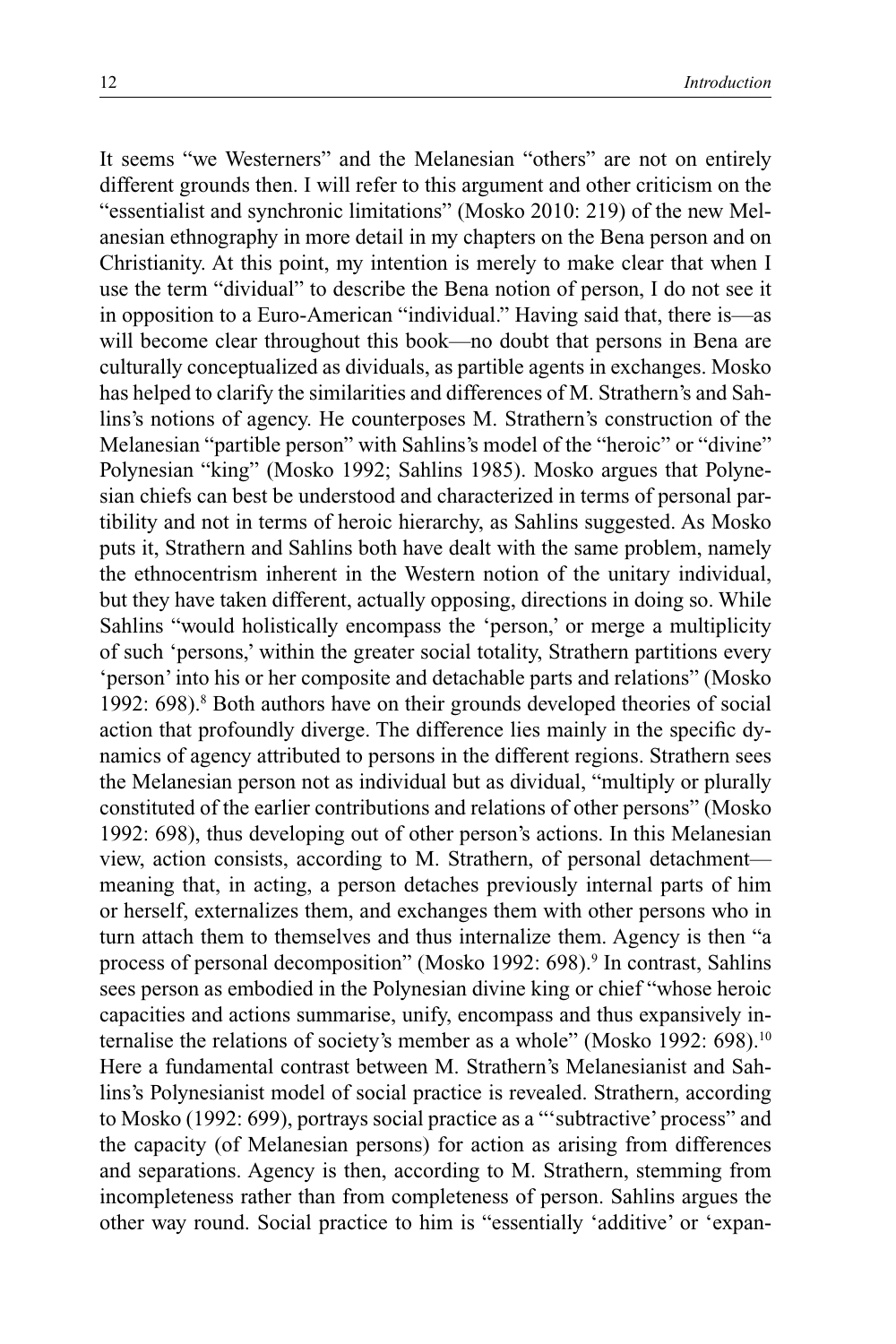sive'" (Mosko 1992: 699). In his view, persons (chiefs) completely incorporate other persons and relations in agency; and not only persons: they embody or encompass the whole society and even the cosmos (Mosko 1992: 700). Mosko does not agree with Sahlins in this respect. He proposes the partibility of persons for the divine kings instead: "Where Sahlins would attribute the extraordinary agency of divine kings and chiefs to a sort of extension or expansion of the Western 'individual' to heroic proportions, I suggest the possibility instead of something like its partibility, detachability and reduction" (Mosko 1992: 700).<sup>11</sup>

My data on the exchange of *nogoya'a* between persons in Bena support M. Strathern's argument about their partibility in Bena thinking, and I agree with her and Mosko that acting is a process of personal decomposition. By decomposing their parts (and by externalizing and exchanging them), Bena persons stimulate others' reactions. For M. Strathern, every action is therefore both conventional and innovative (Mosko 1992: 702). In other words, it is a reproduction and a transformation. In Bena, as among the Mekeo (Mosko 1992) or the Muyu (Kirsch 2006), persons are measured in terms of what they are "able to elicit from others" (Kirsch 2006: 80). Exchange transactions "make people appear in particular social roles in relation to each other" (Kirsch 2006: 88); they always emphasize the (potentially new) relationship between the exchange partners.

## **The Partibility of Culture and Cultural Categories**

With this understanding of agency, I argue that Bena personhood follows Bena cultural logic in its transformative character. Bena persons define themselves through social relationships and transform themselves as agents through the reproduction and transformation of such relationships. As agents, persons also shape, reproduce, and transform cultural categories; and they do so with social relationships in mind. If we consider the change a cultural category undergoes through the encounter with a new culture—for example the Polynesian institution of *tabu* as Sahlins (1985: 140ff.) described it in his example—it becomes clear that its transformations and changes occur with respect to their effects on social relationships. As pointed out above, the application of *tabu* had an impact not only on the relationships between chiefs and the "divine" strangers but also on that of commoners to chiefs and of commoners to newcomers.

Bearing the differences in their approach to person and agency in mind, M. Strathern's agentive transformation of relationships and persons shares a number of structural features with Sahlins's understanding of the agentive reproductive transformation of cultural categories. Both changes—that of person and that of culture—are shaped by agents that act according to their understanding of social exchange relationships.<sup>12</sup> This implies that the structural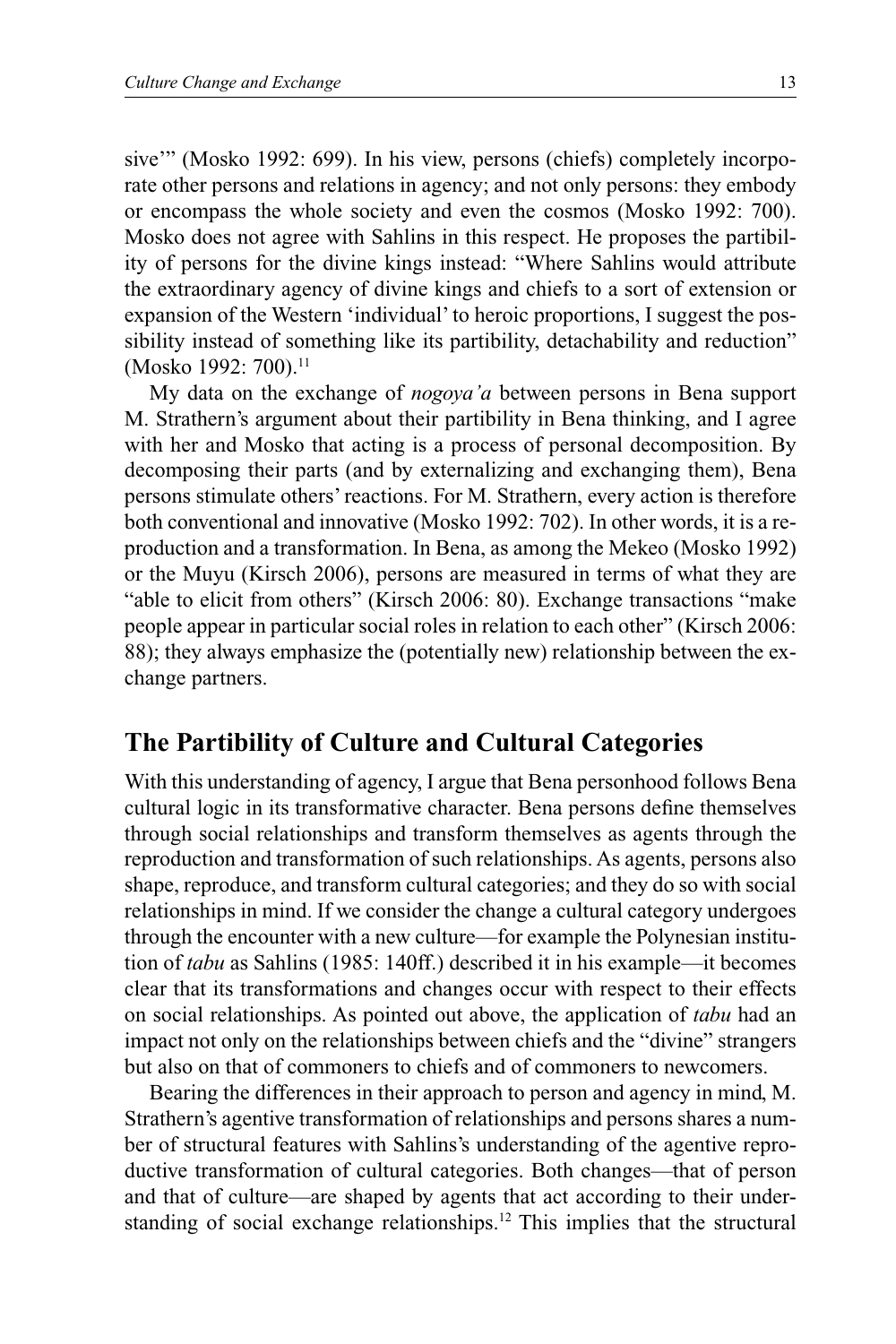basis for cultural change as well as for the transformation of partible persons in Melanesia (at least, as I will show, in Bena) lies in the focus on shifting networks of social (exchange) relationships. What I am saying, in short, is that, in Bena, the change of person and that of culture work on the same underlying structural principle—the focus on agency in social relationships through an exchange of detachable parts of persons. It is a theoretical alley that Mosko (2005, 2010) has opened up with his use of M. Strathern's notion of the dividual in regard to Christianity. The adoption of Christian elements into Mekeo culture, Mosko argues, may be grounded in similar concepts of personhood found in both cultural systems. In chapters 5 and 6 of this book I present and analyze data that confirm Mosko's argument. I found that the "similarity" of elements of different cultures is a precondition for their compatibility and, with this, for their conjoining. Mosko shows that the Christian "person" cannot be understood as being "individualistic," as the "Judeo-Christian West" may suppose. Rather, Mekeo and Christian culture both perceive person as dividual and partible (Mosko 2005). My research findings confirm Mosko's argument of the relation between partible person and (agentive) culture change and prove that the similarity of notions of exchange and person provide a basis on which Bena people incorporate certain elements of Western culture and dismiss others. In Bena, as among the Mekeo,

the adoption … of elements of Christian religion or other features of modernity has not necessarily involved the kind of profound ruptures, hybridities, fatal impacts, or globalizing flows that others have reported for the region. But neither has the adoption of Christianity by Mekeo and possibly other Melanesians involved the mere continuity of pre-existing religious beliefs and practices. For it is through active interpersonal transactions conducted in terms of personal partibility and mutual elicitation which mark both cultures that Mekeo villagers have adopted some elements of Christianity into their persons while relinquishing others of their Melanesian heritage; and it is as a consequence of these personal transactions that it can be estimated that their culture or religion has changed. (Mosko 2005)

If (inter)personal transactions are the causes for culture change, it can in Mekeo and in Bena terms best be understood as culture *ex*change.

From a conception of persons as partible and consisting "of bits of one another" it follows that persons define (and reinvent) themselves as agents through (the transformation of) their relationships. In other words, they change—by their own will or by default—according to their social relationships. The latter are, at least in Bena, by definition exchange relations.

Just as persons detach and attach parts of themselves in exchange, cultural categories undergo in their transformation a process of detachment and reattachment of their parts. When I speak of the incorporation or conjoining of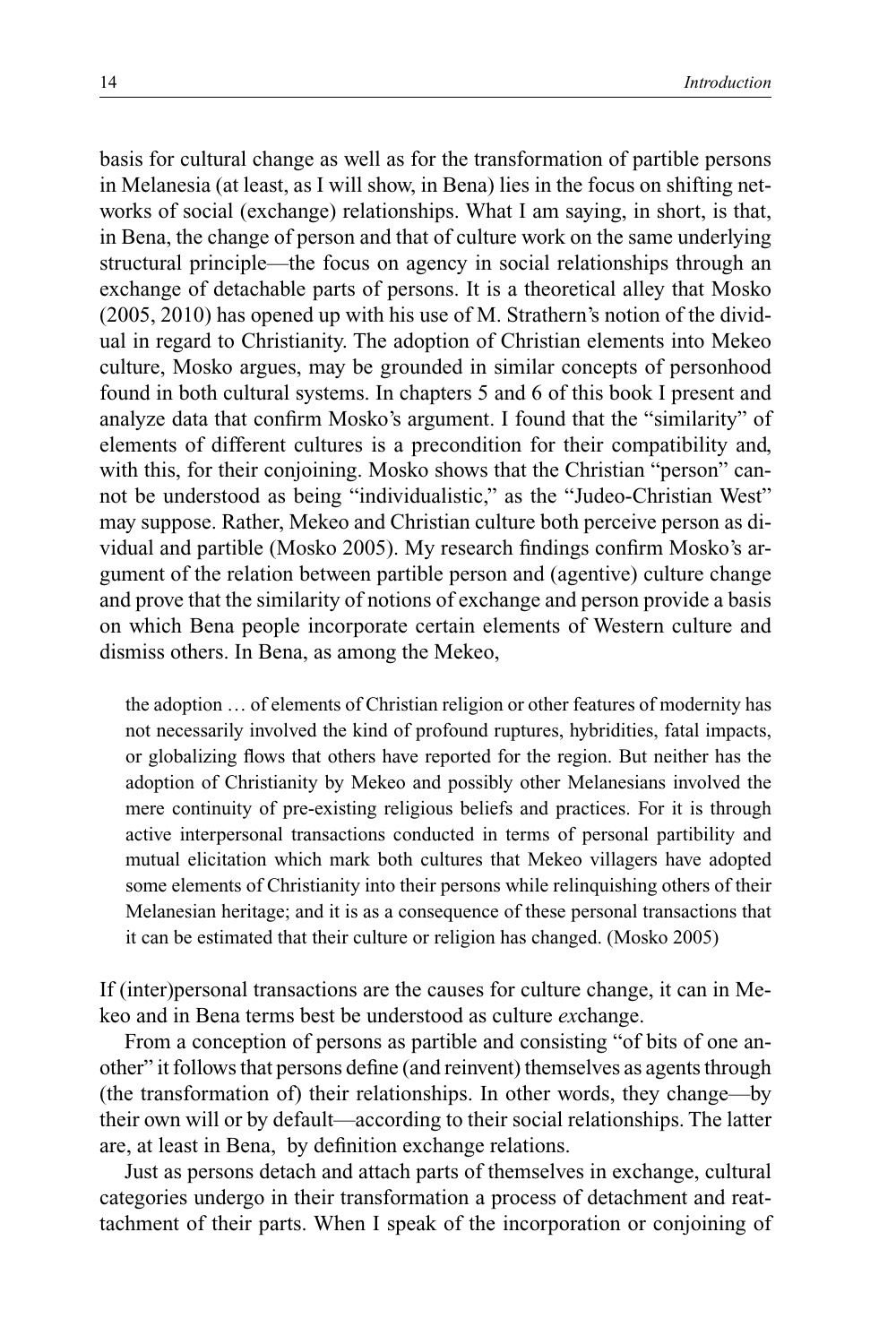certain *elements* of Western culture with those of Bena, I imply the partibility of cultural categories. Cargo cults are a good example. Here, preexisting categories are not replaced but have Western elements attached to them, elements that are detached from their context of origin but carry some of its features with them. If, for example, cargo cult leaders place telephone receivers on graves in order to communicate with ancestral spirits (as I was told was done in Bena) they detach the objects from their Western context as a tool for communication among the technically/mechanically connected living and attach them to their preexisting ideas of communication with spirits of the dead. This attachment follows pragmatic considerations and is done in reference to social relationships, in this case the relationships to the ancestors on which the living depend.

According to Wagner (1981: 34), cargo cults can be seen as the "interpretive counterpart of anthropology" and are thus a kind of "reverse anthropology." Wagner observed that "the 'cargo' is seldom thought of in the way we might expect, as simple material wealth; its significance is based rather on the symbolic use of European wealth to represent the redemption of native societies. In this usage, it resembles those other 'cargoes', the more traditionally symbolic constituents of the bride price, or the activity and products of gardening, that embodies the central meaning of human relations for Melanesians, and that we tend to interpret in materialist, economic terms" (Wagner 1981: 32; also quoted in Kirsch 2006: 105).

In other words, the symbolical merging of Western elements into cargo cults reflects and enforces a perception of the world as determined by social relations. In the Bena example above, different cultural elements—for example, a telephone receiver—are attached to and incorporated into Bena exchange systems. They become the means of connecting—that is, building social relationships. Thus, the conjoining of elements of different cultures works in Bena on the same principles of partibility and detachment and attachment of certain elements as person in Bena does—in other words, it works through exchange. This Bena perception puts theories that focus primarily on hierarchy and domination of different cultures in culture change into a different light.

I share Sahlins's criticism of globalization theories of culture change to a great degree. Globalization, according to Sahlins (1999, 2000), does not bring with it any single, homogenized global culture but movements of cultural revival or preservation and differentiation. In opposition to the assumption of world-system theories that see capitalism as a dominant and forceful system threatening to destroy traditional cultures, Sahlins introduces his develop-man theory. "Develop-man" combines Sahlins's main interests concerning culture change (the relation between structure and history): cultural integrity, continuity in change, and indigenous agency. It is a form of cultural expansion in which new elements are interpreted and incorporated into the preexisting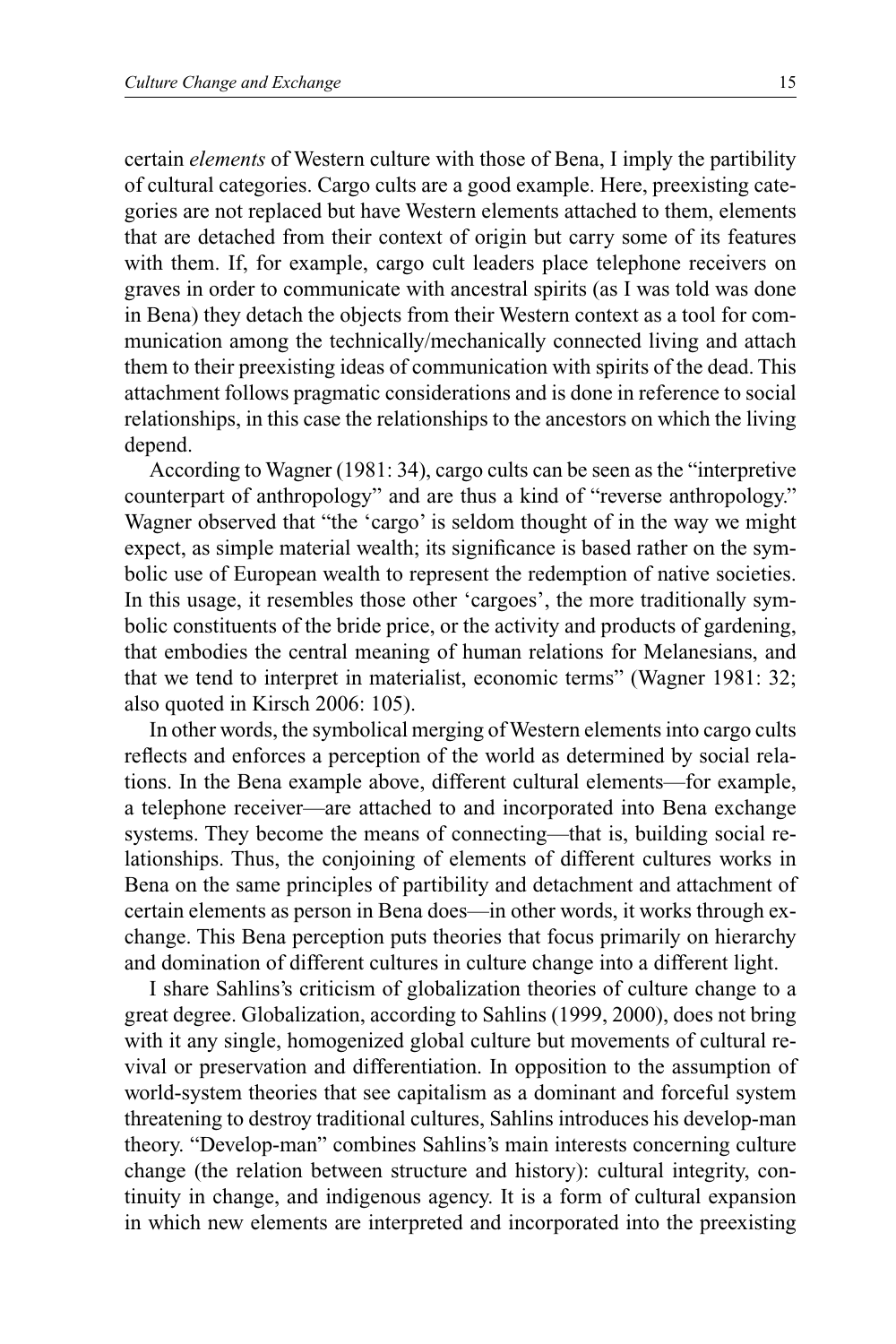culture in accordance with this culture's categories in order to improve or expand the options of personal agency. The agency of indigenous people as it is played out in projects of develop-man also influences the world capitalist system rather than capitulating before it (Sahlins 1989).<sup>13</sup> Sahlins argues that culture change should not be seen as an indicator of the death of a culture but rather as new "kinds of cultural processes" (Robbins 2005: 10). His important argument here is that cultures have always been invented and transformed and that the fact that they are doing so now does not make them less authentic than in the past. Further, even when people take one or two aspects of their tradition as central to their whole culture and use them as a means of differentiation from others, this does not indicate the inauthenticity of their culture. Quite the contrary, such reifications or "seemingly decontextualized symbols" (Robbins 2005: 8) may express cultural identity because they have a wide range of culturally specific connotations that come with them. This is exactly true for culture change in Bena, as numerous examples in this book will confirm. So far so good—but what Sahlins dismisses is that agency in "develop-man" projects signifies personal forms of exchange between partible persons, and that "new kinds of cultural processes" represent shifts in exchange relationships.

Since Sahlins, the analysis of culture change remains of central concern to Melanesian anthropology, as numerous recent works on the topic confirm (e.g., Bashkow 2006; Crook 2007; Mosko 2010; Robbins 2007, 2013; Tomlinson and McDougall 2013; Tove-Stella 2007). These works represent a great geographic, theoretical, and epistemological diversity and offer rich comparative data. Especially the anthropology of Christianity (Barker 2008, 2013; Cannell 2006; Hann 2007; Keane 2013; Robbins 2004, 2007, 2013; Tomlinson and McDougall 2013) has contributed significantly to the analysis of culture change. An important issue it raised is whether cultural changes should be analyzed in terms of continuity, as, for example, Sahlins did, or rather by focusing on ruptures. Robbins (2007: 10) criticized anthropologists for their "continuity thinking" when analyzing culture change. According to him, "Cultural anthropologists have for the most part either argued or implied that the things they study—symbols, meanings, logics, structures, power dynamics, etc.—have an enduring quality and are not readily subject to change" (Robbins 2007: 9).

In regard to Christian conversion among the Urapmin, Robbins (2004) found instead a view that stresses the rupture between traditional and Christian life. It is expressed, for example, in the Urapmin comment "Before was before, and now is now" (Robbins 2007: 11). Here, the conversion to Christianity has become a temporal and moral marking point in personal biographies as well as local history (see also Bashkow 2006: 118f.; Keane 2013: 220f.). However, I wonder whether such "marking points" necessarily imply fundamental "ruptures."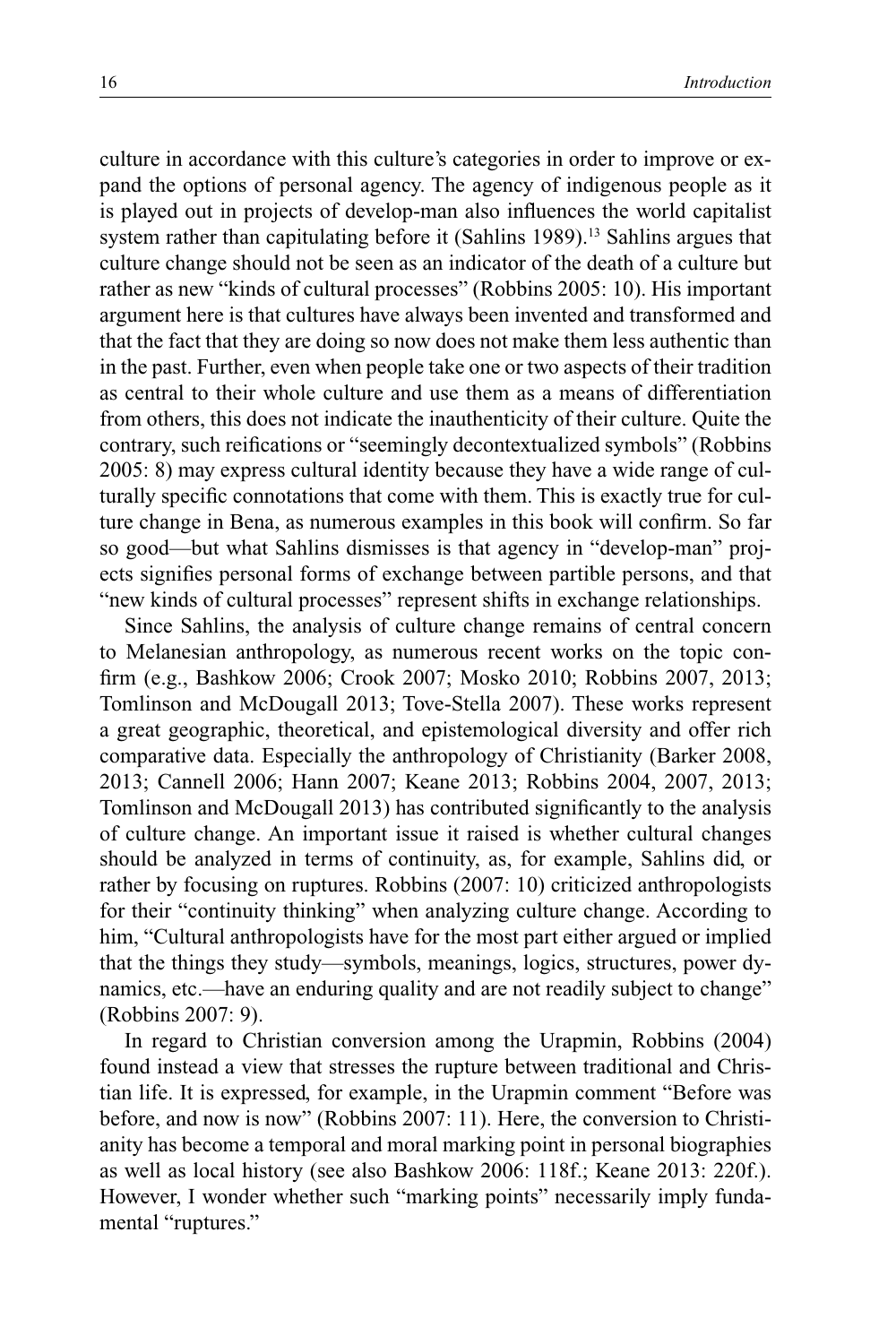Even Sahlins, who sees "develop-man" projects as the first and initial reaction to the encounter with a new culture, at some point in his career has admitted to radical culture changes. According to him, these feed on the feeling of inferiority and humiliation people experience, a feeling that can rise at a second stage in the process of cultural change: "Humiliation breaks the cycle of develop-man reproduction and expansion by convincing people of their own worthlessness and the worthlessness of their cultures. It instills a 'global inferiority complex' that leads people actively to want to change" (Sahlins 1992: 24; Robbins 2005: 11; see also Knauft 2007).14 In many places, the introduction of Christianity would be an example of such humiliation-induced change. I have objections against Sahlins's idea of "humiliation." At least for my research site, I argue that "humiliation" rather signifies a state of "weakness," implying an imbalance in nurturing and strengthening aspects of *nogoya'a* in persons. Sahlins (1990: 93) recognized humiliation but he also implied the self-awareness of people by stressing that "around much of the world … the universalising cultural project of the West does not succeed so well in humiliating people." He further argued that an initial feeling of humiliation may well lead to a greater cultural self-consciousness because in order to feel humiliated by one's culture one must become aware of it (Sahlins 1990: 93; 1992: 24; Robbins 2005: 12). Sahlins did not pursue his idea of cultural humiliation further, and I think he had good reasons for not doing so. It has, however, been taken on and developed further by others. Strong (2004: 123) speaks of a repudiation of traditions in the Asaroka area near Bena, and Robbins introduces a new model of culture change alongside assimilation (extension of preexisting cultural categories) and transformative reproduction. He calls it adoption. To him, adoption is a form of culture change grounded on humiliation through "cultural debasement," a term originally used by Sahlins (Sahlins 1992: 24) with people learning to "hate what they already have … despise what they are … and want then to be someone else" (Sahlins 1992: 24; also quoted by Rumsey 2004: 584). In adoption, people take on the new culture completely "on its own terms" without attempting to link it with or work it into preexisting categories of their "traditional" understanding, because of their feeling of inferiority and humiliation. Robbins thus sees humiliation as a precondition for adoption. If Sahlins's arguments—that "indigenous categories shape people's understandings of novel experiences" (quoted by Robbins 2005: 12) and that new events are, at least initially, interpreted in indigenous cultural categories—are correct, and if on these grounds a feeling of humiliation develops, humiliation itself must be a preexisting cultural category (Robbins 2005: 12). In other words, "the initial humiliation must take place in traditional terms" (Robbins 2004: 9). Robbins followed this argument in the Urapmin context by showing how compatible the precontact Urapmin cultural emphasis on "moral deliberation" and on difficult moral choices in everyday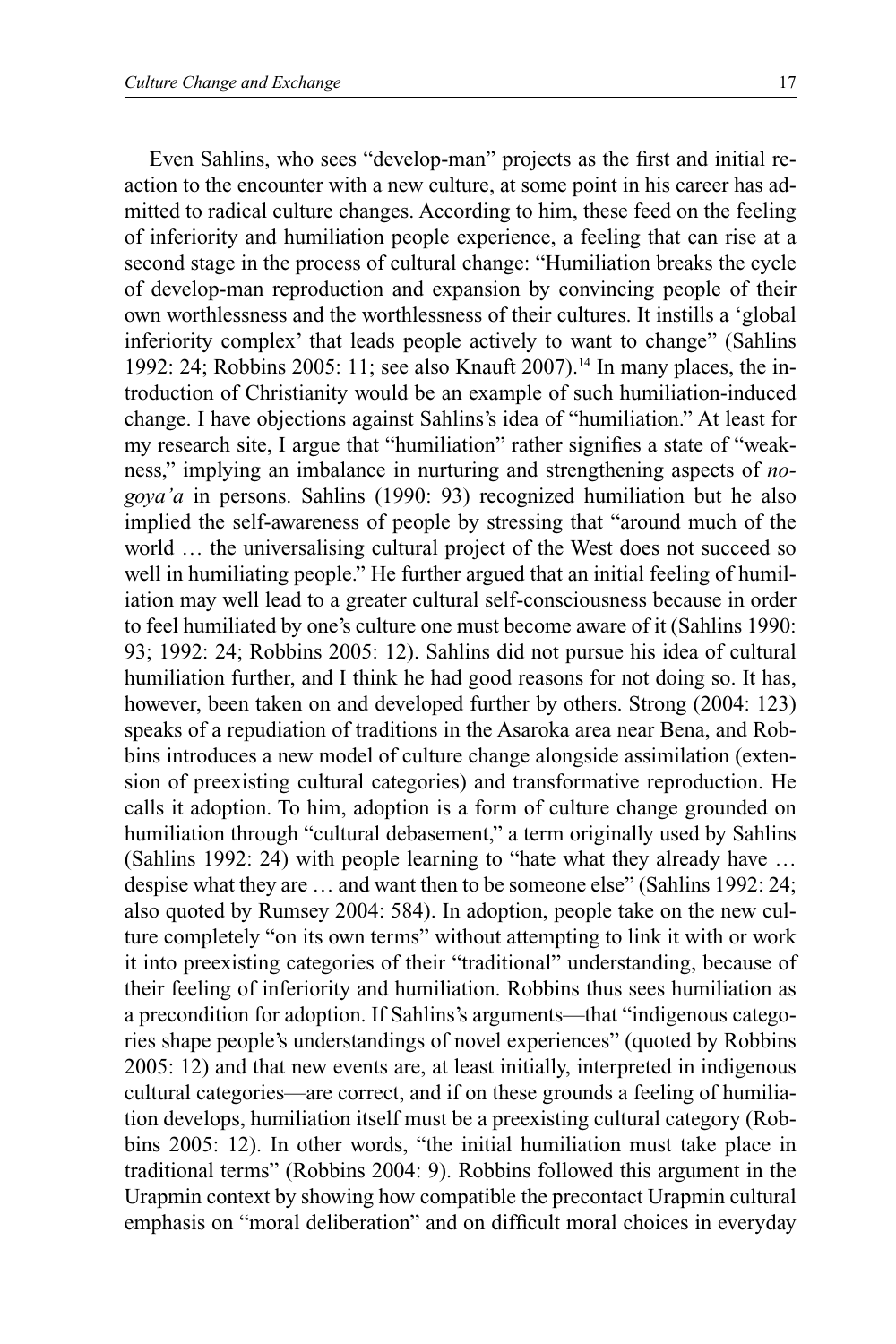life was with the Christian notion of sin and how it led to a feeling of humiliation sparked by that of severe moral condemnation from colonial officers and evangelists. Although initiated by the encounter with the new culture (first) indirectly through the building of an airstrip in Telefomin, which changed the previous centrality of Urapmin in the ritual economy of the region, and then directly through encounters with missionaries), the Urapmin feeling of humiliation—which is, according to Robbins, the main motivation for their conversion to Christianity—is rooted in preexisting cultural categories such as the morality mentioned above. Further, the Urapmin value of innovation, expressed, for example, in the creativity and innovative strategies of Big Men in order to appeal to others, and the concurrent flexibility of choices and actions, provided nurturing grounds for Christianity. Robbins speaks of two different phases of Urapmin Christianization and developed a two-stage model of conversion (Rumsey 2004: 586) that corresponds with Sahlins's assimilation and transformation-types of culture change. According to Robbins (2004: 115), the Urapmin conversion to Christianity was first what he called a "utilitarian" (religious) conversion" with the motives and the initiative for change coming from traditional cultural categories—induced, for example, by the innovative character of Big-Men-ship. Conversion to Christianity was here understood as a form of utilitarian experiment (utilitarian in the traditional sense). The second step in conversion is the intellectualist conversion where the motives for change have become separated from preexisting cultural categories, "when Christian meanings have come to shape people's world to such an extent that those meanings themselves, rather than ones drawn from traditional culture, begin to provide the motive for conversion" (Robbins 2004: 115). With this second stage of conversion, adoption happens and people take on a new cultural system "on its own term" (Robins 2004: 115).<sup>15</sup>

I agree with Rumsey's (2004) criticism of Robbins's model of adoption as treating culture as too distinct or too sharply circumscribed.16 The Urapmin (like all cultures) had been "hybrid" long before Christianity arrived. They did not encounter Western culture "as such … but rather a historically specific and relatively limited set of foreign people, ideas and practices, religious and otherwise" (Rumsey 2004: 591).<sup>17</sup> People in Bena were also not suddenly confronted with Western culture as such but got to know it through personal encounters with foreigners who visited the area for various reasons and with whom they entered exchange relationships (either through wealth exchange or violence). Like Sahlins, Robbins may have neglected the fact that culture change happens through personal exchange. My data on Bena interpretations of culture change do not point to an idea of "humiliation" that leads to an adoption of the new culture, but rather to a focus on personal agentive exchange. Although Bena persons share similar experiences encountering a dominant Western culture and belief system as, for example the Urapmin, my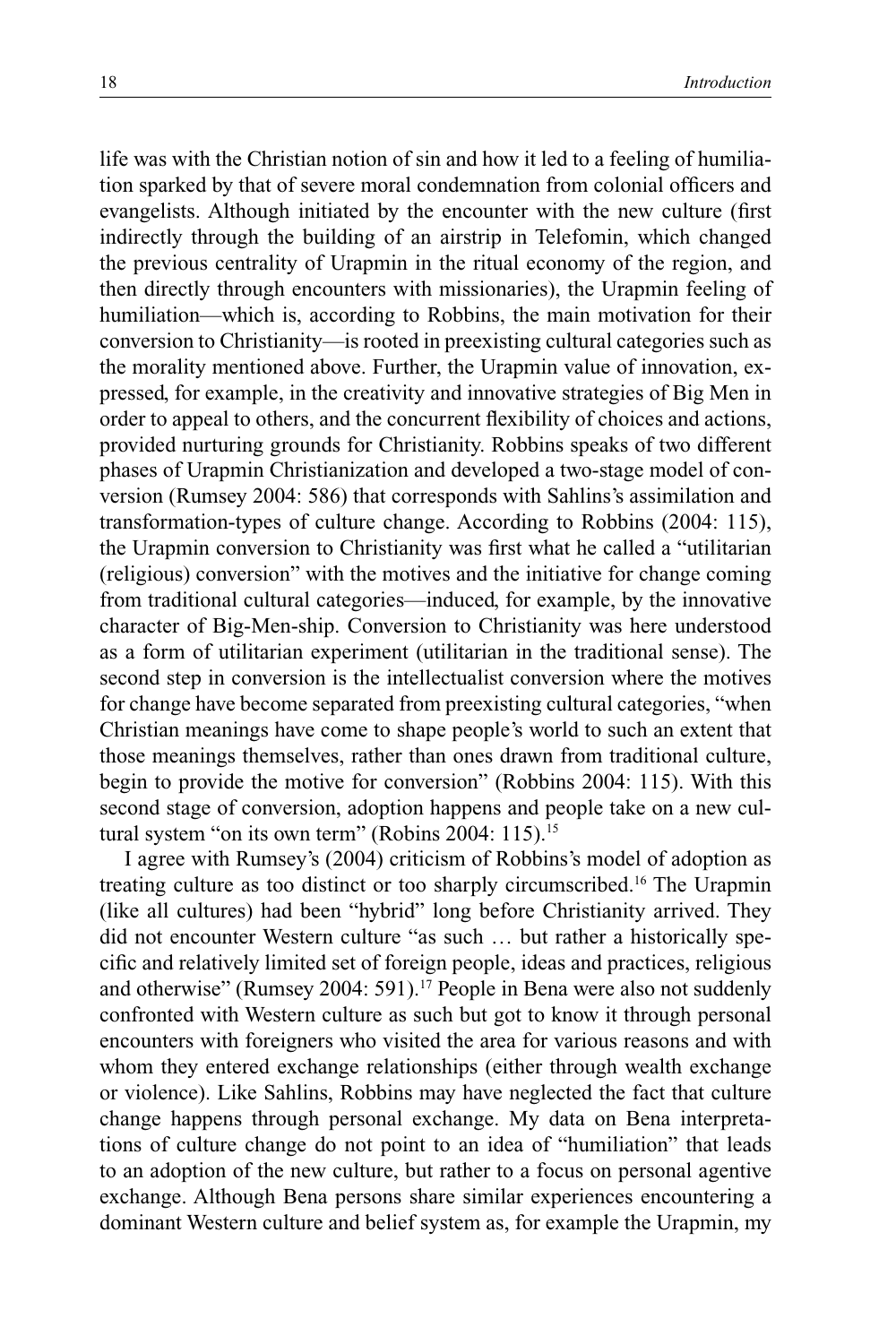data suggest that they interpret the new relationships, at least partly, in different terms. For example, although the dichotomy of "whites" and "blacks" is also engaged frequently in Bena conversations, it is referred to with a variety of attributes. Whites, *safa bo* (lit. red men), and their ways may in specific contexts be associated with strength, material wealth, health, order, and easy lifestyle, but in other contexts they conversely connote selfishness, lack of empathy and emotion, cruelty, or greed (see Bashkow 2006: 221). In some respects, persons in Bena see Euro-American culture as stronger; in others they don't. Most importantly, even if they perceive it as stronger in specific contexts, this does not at all imply that Bena culture is generally regarded as inferior, nor that the status quo could not be altered. I argue that, for Bena, what Robbins refers to as "humiliation" is the self-perception of being "weak," bereft of *nogoya'a,* inferior in exchange. In Bena language, the state of being weak is phrased as *amuya memolo a menive,* literally "strength is not there"; a weak person is described as *amuya'a menina bo nohive,* literally "strength is not with the man." Unlike humiliation, the state of being weak (without strength, depleted of nurturance) can be changed. A weak Bena person—or a weak Bena cultural category for that matter—may regain its strength through strategic agentive acting, through being nurtured (receiving *nogoya'a*) in exchange; a humiliated person—or culture—will remain in the imbalanced state of inferiority in exchange unless it changes fundamentally, with crucial parts of it being dismissed and replaced by new ones.18 Thus humiliation leads to adoption and enforces a structural change of cultural categories while being weak does not. This is crucial because it means that in Bena, the preexisting category of exchange is not substantially altered or dismissed and replaced with Western ways. Instead I will show that it is extended because new elements are attached to or conjoined with it.

In my work, I investigate why and how certain elements of Western culture are conjoined with indigenous categories and practices whereas others are ignored or even despised, why some Bena "traditions" were abandoned and others maintained, sometimes even reinforced. I am interested in understanding the process of merging or conjoining of elements of different cultures, a process leading to a reproductive transformation of preexisting cultural categories and concurrently to a shift in the system of symbolic reference and the social relational networks. Culture change is, to my mind, the best term to capture this process.<sup>19</sup> My take on culture change builds on this model; however, I further argue that the best way to capture the process of culture change is by focusing on exchanges of indigenous and introduced elements of cultures and persons.

Although this book deals with questions of cultural continuity and change, I hope not to make it an "obsessive concern" (Barker 2013: 162). The reason for my analytical focus on continuity (the reproductive transformations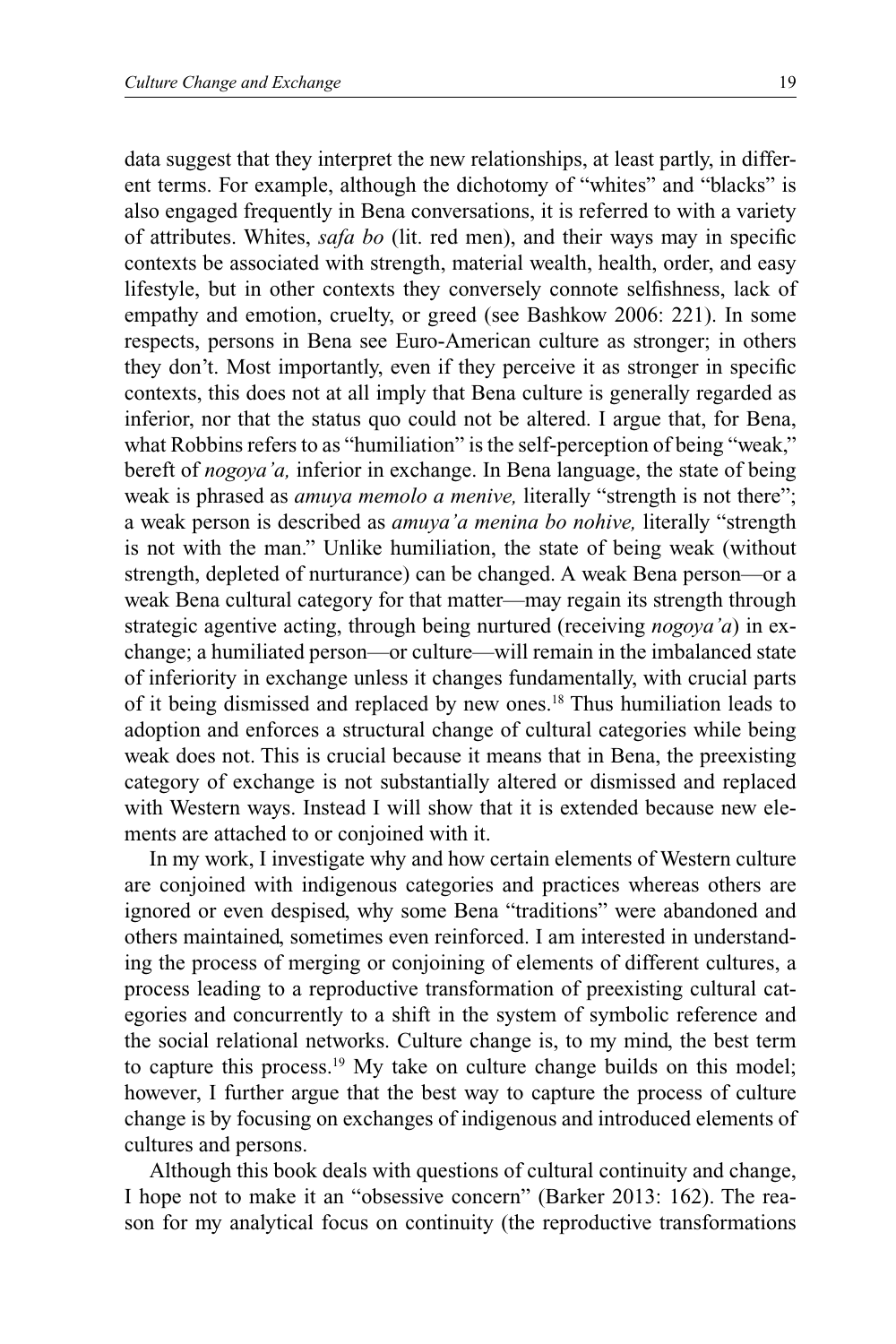of cultural categories in Sahlins's sense) is simply because what I found at first glance to be "ruptures" in Bena culture often turned out to be gradual (sometimes also radical) shifts in relationships. The situation in Bena appears quite different from that in Urapmin.20 When persons in Bena converse and leave their old ways behind to become true Christians, they seem to perceive it rather as a change in relational fields (usually an extension) than a rupture. Although Bena Christians use opposing terms such as "dark" and "bright" to describe pre-Christian and Christian times and sometimes withdraw from relationships with non-Christians, the Bena way of being Christian appears much more flexible and open to changes than that described by Robbins for the Urapmin. I know a great number of people, including, for example my adopted mother Polako, who are changing their church memberships quite often and who possess large networks in different churches as well as in political or nongovernment organizations. In spite of a conceptual "diarchy" (Robbins 2013: 207) between, for example, Pentecostal Church doctrine and politics, I found that in the reality of life, these spheres overlap. The same goes more generally for Christianity and traditional practices and beliefs. Bena persons operate and mediate very consciously in and between these different spheres. The closer I looked, the clearer it became that the underlying motivation for conversion, as well as for changing one's congregation, lies primarily in pragmatic considerations regarding personal relationships. Mama Polako put it in these words: "I gained a new family. My old family stays but I also have other brothers and sisters now, my fellow-Christians" (personal conversation). I will elaborate more on this topic and recent approaches of the anthropology of Christianity in chapter 7. At this stage, I merely want to point out that only by understanding the cultural significance of the categories of continuity and change (and the role rupture plays or doesn't play in this) through indigenous *and* anthropological analysis, can we grasp what is actually going on in Melanesia today, on personal, local, and national levels (see Kirsch 2006; Tomlinson and McDougall 2013).

The questions I am dealing with in this book arise from the theoretical and empirical understanding of Bena culture I have outlined here. Central to Bena culture and to the transformations this culture experiences today is, I argue, the concept of partible person and exchange. In which way does it affect and shape the cultural transformations we can observe today? What strategies—if any—do Bena agents apply in the process of change? How do they analyze culture change and what do their interpretations reveal about the cultural significance of continuity and change? I hope this book may shed some light on such questions and will contribute to a better understanding of what it really is about—the people in Bena and how they position themselves in changing global contexts.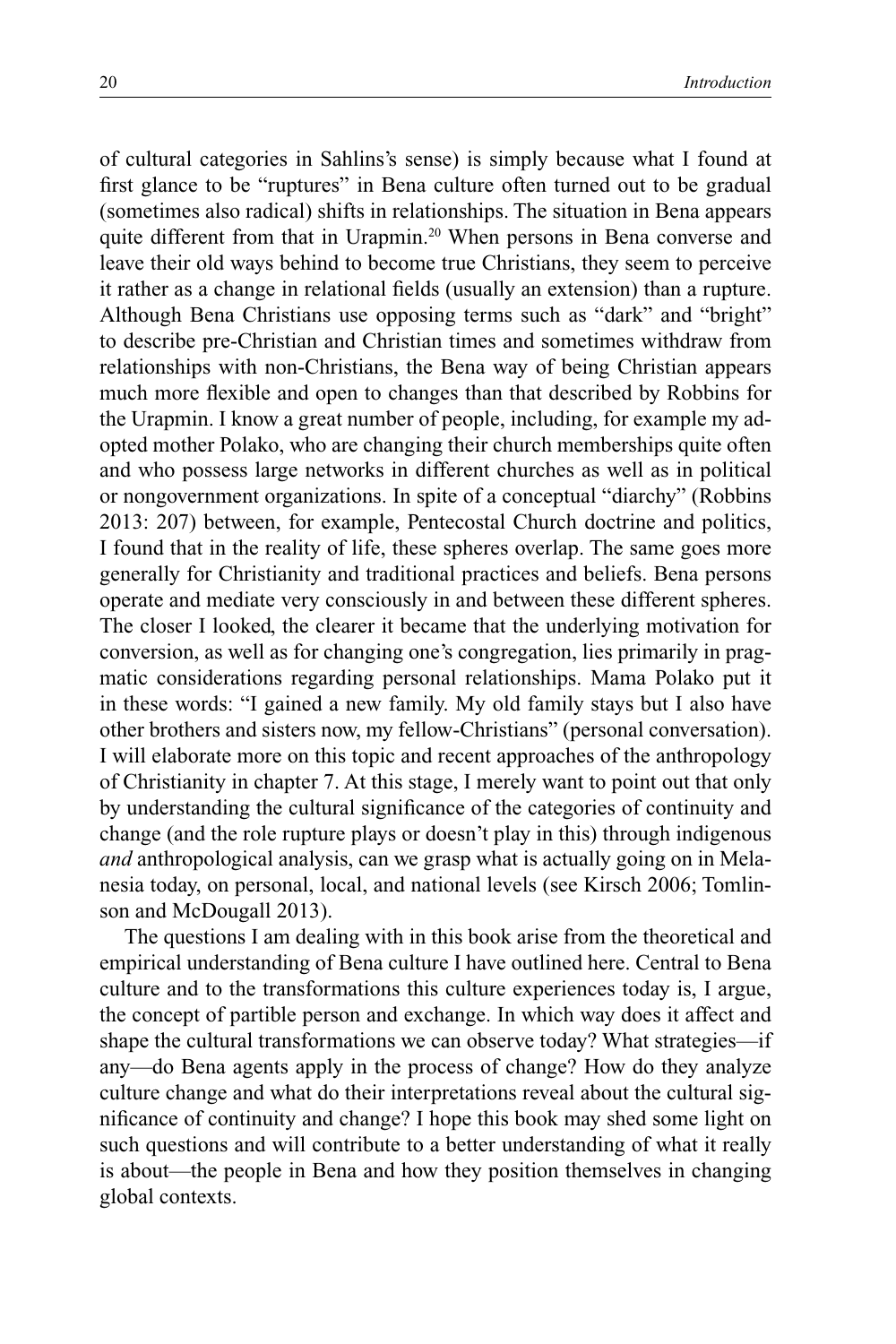### **Methodology**

Besides participant observation and other qualitative methods generally used in anthropological research, my main methodological focus was the audiovisual documentation of events, interviews, and Bena everyday life. This approach had a number of advantages. I could approach the filmed material in two different ways: first, through feedback analyses—I investigated the reactions and remarks when the material was shown to the protagonists and could thus supplement missing information or correct things that I misunderstood—and second, it enabled me to apply a fine-grained analysis to the images following the fieldwork. The process of filming further enabled me to reciprocate something visible to my Bena interlocutors and relatives. I compiled four related films for the community of Napamogona, *hauslain* documentaries as they called them, which I filmed according to the requests and wishes of persons in Napamogona. During the process of shooting and editing these short films, I took on the role as camerawoman and editor but left the directing entirely to my relatives. It was most interesting to see where the priorities of my Bena directors lay—what they chose as being of importance for the documentation of their cultural heritage and what they wanted me to dismiss.<sup>21</sup> These films were stored in the village, survived a tribal fight and the village's destruction, and are today still screened in Napamogona on special occasions.22 Filming had the further advantage of allowing me to collect more data than I possibly could get with any other method. After one year in Bena, I returned with eighty-six hours of footage, a great part of which still needs to be analyzed.

Of course I have conducted numerous interviews with different people on all kinds of issues. Depending on the situation, some of these interviews followed a narrative and informal style; for example, when sitting together in the evenings, talking, I would not interfere with my interlocutors' narrations or discussions but let them dictate the paradigm and topic of the interview. However, I also conducted a number of structured and more concrete interviews where I asked specific questions about particular topics—for example, on the concept of person, magical practices and religious beliefs, historical data, etc. Thus my filmed material is supplemented by transcribed interviews as well as field notes.

The greatest part of my fieldwork consisted of participant observation, maybe sometimes more participating than observing. I learned how it feels to work the gardens, carry water up from the river to the village, and take care of pigs. I also learned how important it is to contribute in exchange and how much priority Bena persons give to exchange-related affairs as opposed to other tasks or obligations; and, possibly most important of all, I gained an insight into the complexities of village politics—the competition and tensions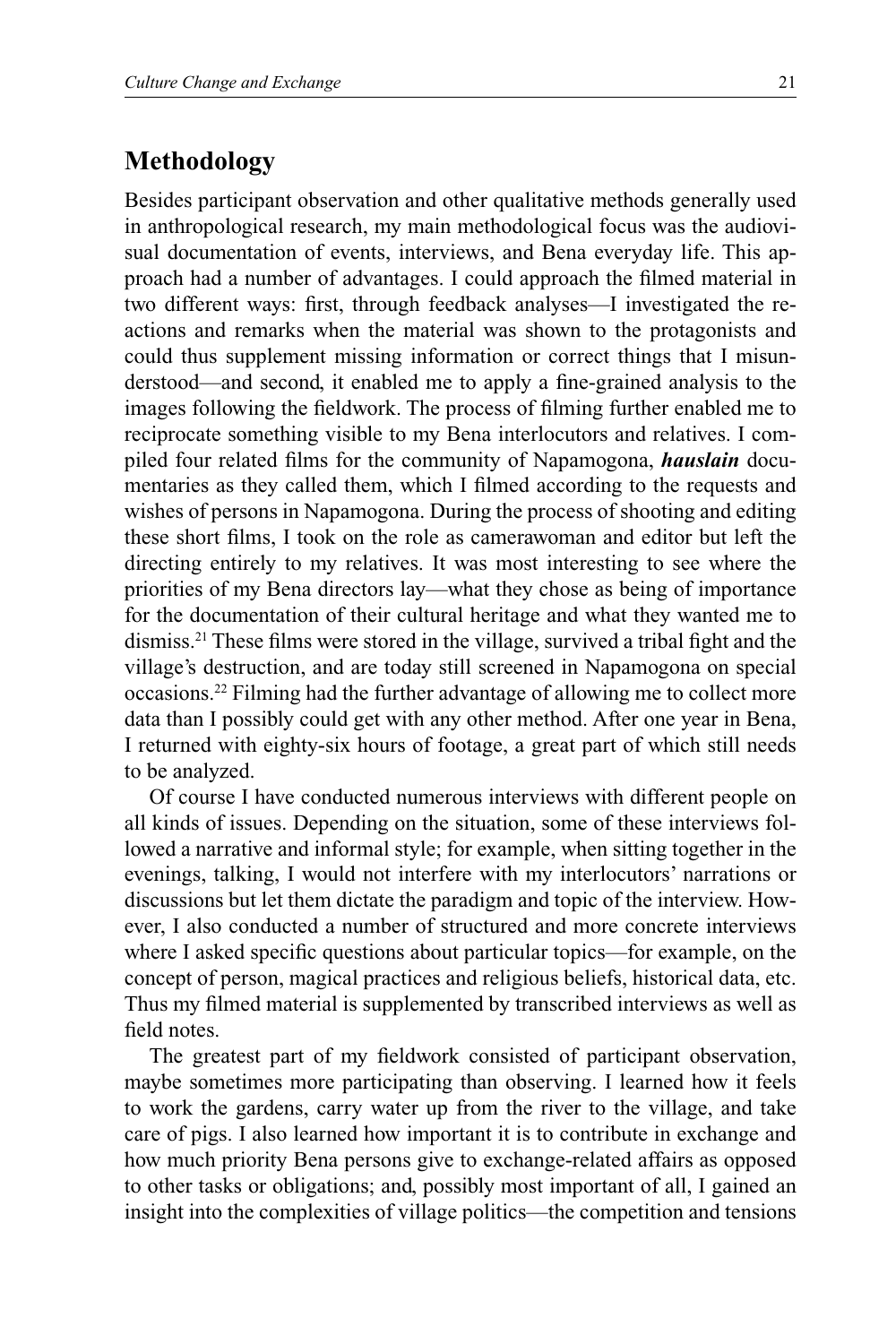that arise between different influential people and their strategies for increasing their influence over others.

Finally, I also supplemented my methods by archival research at the University of Goroka and the Melanesian Institute in Goroka. For the acquisition of statistical data, I visited the Eastern Highland's Provincial Government in Goroka and consulted different NGOs, especially the YWCA Goroka, "Save the Children," and "Family Voice."

#### **Structure**

Before I outline the book's structure I need to mention that some—very few names have been changed on request.<sup>23</sup> My adopted Bena mother, for example, did not want her name publicized because she, as a committed Christian, did not want it to appear in a book that also elaborates on sorcery and witchcraft (an interesting ethnographic detail that I will refer to again in chapter 7). Further, in order to protect my informants, I have introduced a fictional character, a man named Nando, and placed him in my adoptive clan. There are a number of situations and practices described in this book that I consider relevant for my line of argumentation but which were illegal or secret, including killings, kidnappings, possession of weapons, revelation of specific magical knowledge and so forth. The stories and deeds I ascribe to Nando are all true but have in reality been committed by a number of other people who shall remain anonymous.

This book consists of the introduction, eight chapters, and the conclusion. I begin by laying out the theoretical framework and by explaining my line of argumentation. Chapters 1 and 2 reveal the background of my research, give fundamental information about the fieldsite, and introduce the people of Napamogona. In chapter 1, I describe various aspects of Bena culture that I found crucial for understanding social interactions: the relation between persons and their land and the impact this relation has on the lives of people. I show that the relationship between Bena persons and their land is based on partible exchange of nurturance, *nogoya'a,* in a similar way that the relationships between people are. I further introduce the persons who were of greatest relevance for my work. Chapter 1 aims mainly at bringing the reader into contact with the situation and context in which the research has taken place and the people of Napamogona today. Chapter 2 deals with questions of Bena leadership and economy. I introduce two Bena persons, my adopted mother Polako and my adopted father Tau, who both represent strength and dominance, however in different fields of exchange.

In chapter 3, I focus on indigenous notions of personhood that I see preliminary to culture change. Since this is the crucial point of my line of argumentation, it needs to be discussed before I delve into my material on cultural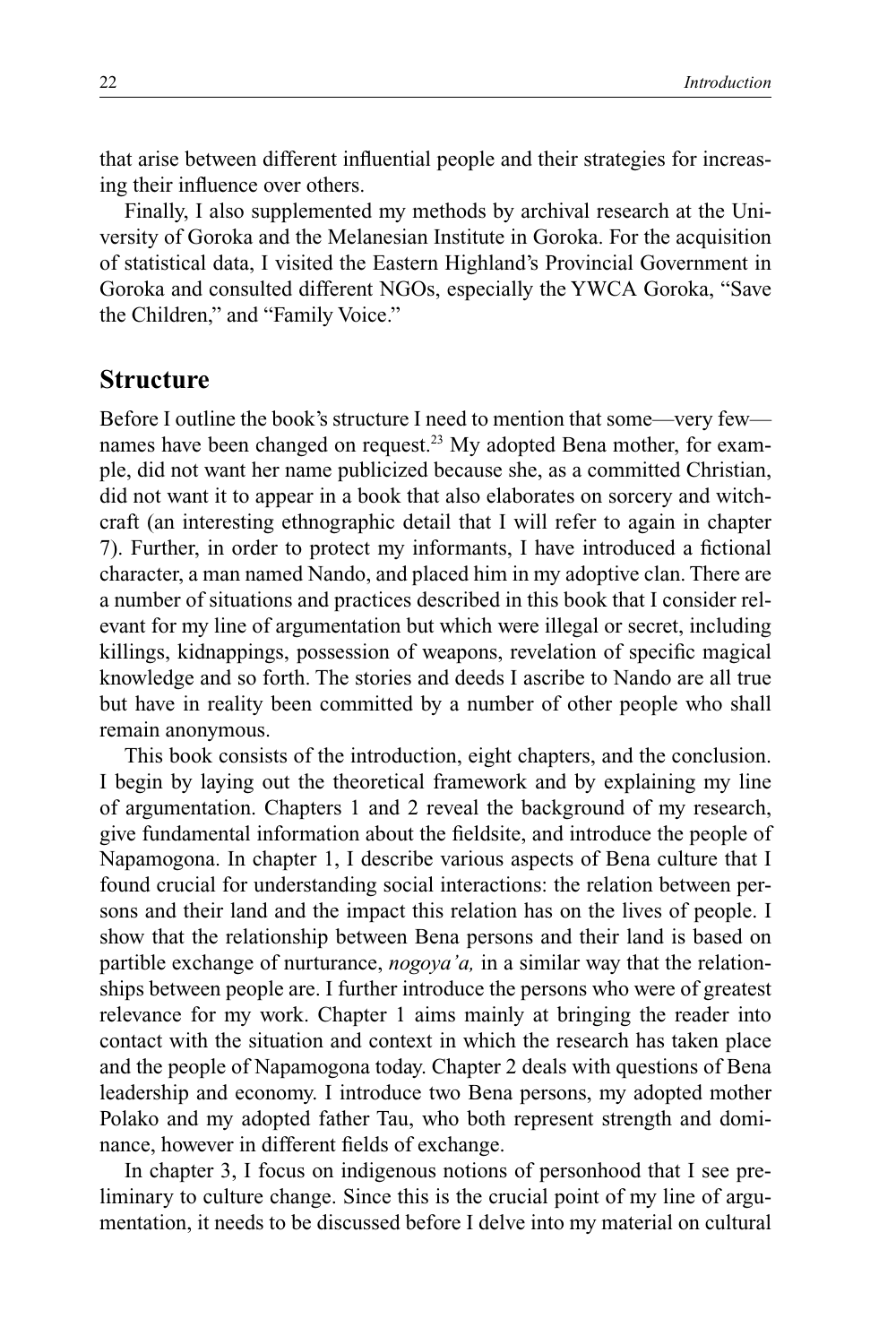transformations. The description and analysis of the Bena concept of person helps to lay out the setting in which culture change takes place and according to which criteria it is performed. I strongly rely on M. Strathern's notion of the Melanesian dividual and partible personhood and relate it to the Bena concept of *nubune-nemehani,* "my whole being and my spirit." In this chapter I explain the Bena ideas on person as consisting of different parts that are in exchange with other persons and with other parts of one's own person. This discussion includes a description of Bena spirits—of living and dead—and body substances with their inherent powers. The central focus is on a part of Bena person that Newman (1965) referred to as "vital essence" for the neighboring Gururumba. In Bena this personal "essence" is called *nogoya'a,* and *nogoya'a* is crucial in exchange between (partible) persons. *Nogoya'a* was translated by my interlocutors literally as "body fluid" but in a more metaphorical sense as "nurturance." Thus my main argument in this chapter is that partible Bena persons depend on the exchange of *nogoya'a* in their relationships—they nurture others with parts of their own essence. Here another important aspect of Bena person comes into play. *Sikrafu'i,* translated as "strength" and "life-force," is a substantial part of a Bena person. It indicates life. In order to increase *sikrafu'i,* strength, a person needs to receive *nogoya'a,* nurturance. Thus in exchange, persons give away *nogoya'a* and in doing so strengthen others, but they also elicit a future reciprocation of nurturance by the receivers that will in return make them stronger. From these standpoints I proceed to chapter 4, where I deal with Bena life-cycle rituals and analyze the exchanges taking place during these events in relation to partible person and the transfer of *nogoya'a* between exchange partners and/or groups. The main part of chapter 4 is taken up with the important *het pe* exchanges that profoundly shape a Bena person's social identity and confirm relationships between his or her maternal and paternal lineages. I further describe main life cycle events such as birth, initiation, and courting rituals. My focus in the analysis of these rituals lies on the changes they have undergone during the last two generations. I try to explain these changes in relation to the Bena notion of person and exchange; more specifically, I investigate how new forms of exchange transactions reproduce and reshape the partibility of Bena persons and show how persons are in such transactions deconstructed and reconstructed into the relationships in which they participate (see Kirsch 2006: 94; Wagner 1989: 267). In ritualized exchanges, social relationships are made visible and nurtured. Ritualized exchanges operate in this way as "an indigenous technique of social analysis" (Kirsch 2006: 80).

My analysis of magical practices in chapters 5 and 6 confirms that Bena culture possesses an intrinsic "openness to hybridity" (Kirsch 2006: 197). I focus on syncretism in magical practices, beginning with the description and analysis of magical practices in today's Bena. Some of these practices have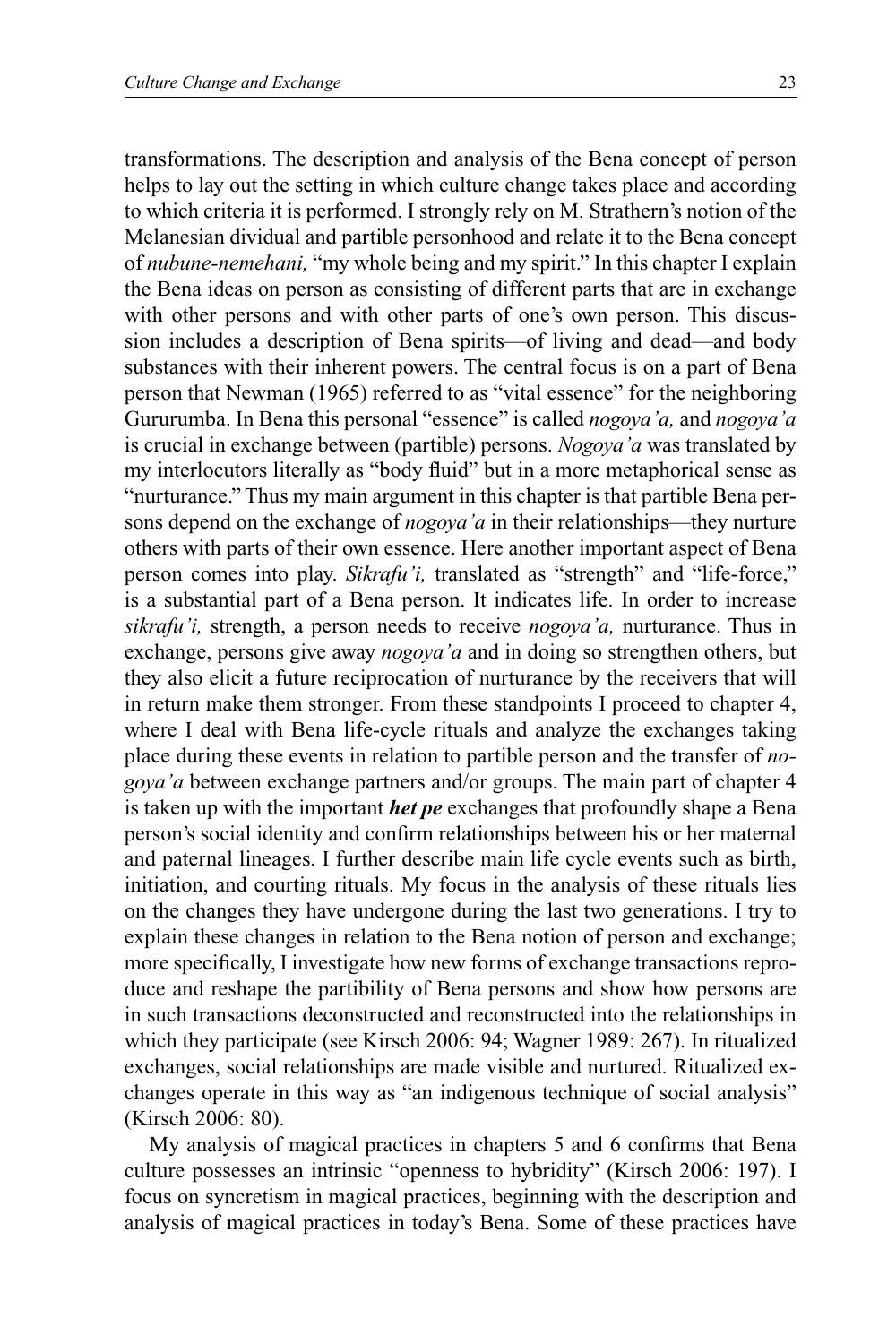been introduced into Bena from other regions of Papua New Guinea before Western contact and have undergone various transformations; others have later been conjoined with Western ideas of horror-fiction. By focusing on indigenous interpretations of sorcery and witchcraft, I investigate how new elements are incorporated or dismissed in relation to the Bena concept of person and exchange of "essence."

Chapter 7 is on Bena belief and Christianity, with focus on religious syncretism. It investigates the transformation of cultural categories, such as "*sikrafu'i*/ strength" and "*nogoya'a/nurturance*," through the introduction of Christianity. I draw mainly on indigenous analyzes of religious change and may thus position myself rather towards the "local configuration end of the continuum," as Barker (2013: 155) put it, with a key focus on "what local people make of Christianity"; and, indeed, I found "the process of change as compatible with much continuity" (Barker 2013: 149). In this chapter I show that the impact of Christianity on Bena culture can hardly be seen as a sudden rupture that led to a complete change or identity crisis, let alone a devaluation of Bena culture in Robbins's sense of humiliation. Rather than finding an unbridgeable gap between Christian individualism and Bena relationality, resulting in conflict and "moral torment" (Robbins 2004, quoted in McDougall 2013: 126), my data reveal that Christianity is here interpreted in terms of extending relational networks (to other persons, spiritual beings, and to God) in order to receive nurturance and gain in strength, and handled with the same pragmatic rationality as other matters in life. In this chapter I analyze Bena Christianity with respect to cultural concepts of personhood and exchange of *nogoya'a.* I demonstrate that the reasons for the acceptance and success of Christianity in Bena lie in the indigenous perception of similarity and the supplementing (extending) nature of Christian belief in relation to preexisting Bena cultural categories of person as partible and exchange as balancing strength and nurturance.

Chapter 8, which deals with a newly introduced, non-Christian form of belief, supports this argument. Here I give an example of failed syncretism. The Church of Scientology tried to establish itself in the Bena area and, in spite of an initial enthusiasm among the Napamogona, did not in the longer term succeed in winning the hearts and minds of my interlocutors. In this chapter I investigate the Bena reasoning that led to the rejection of the new relationship and show how it builds on the cultural understanding of "unrequited reciprocity"—a "dehumanizing experience" (Kirsch 2006: 95f.) which has its roots in failed exchange. Unrequited reciprocity was the driving force that shaped specific reactions to the newcomers. The Napamogona gave the organization a chance—but after some months judged the exchanges as "draining" (weakening) people in the village. Consequently, the organization's plan to establish itself in the area failed. Unrequited reciprocity is here a result of the indigenous analysis of the new "event" in terms of exchange and personal partibility.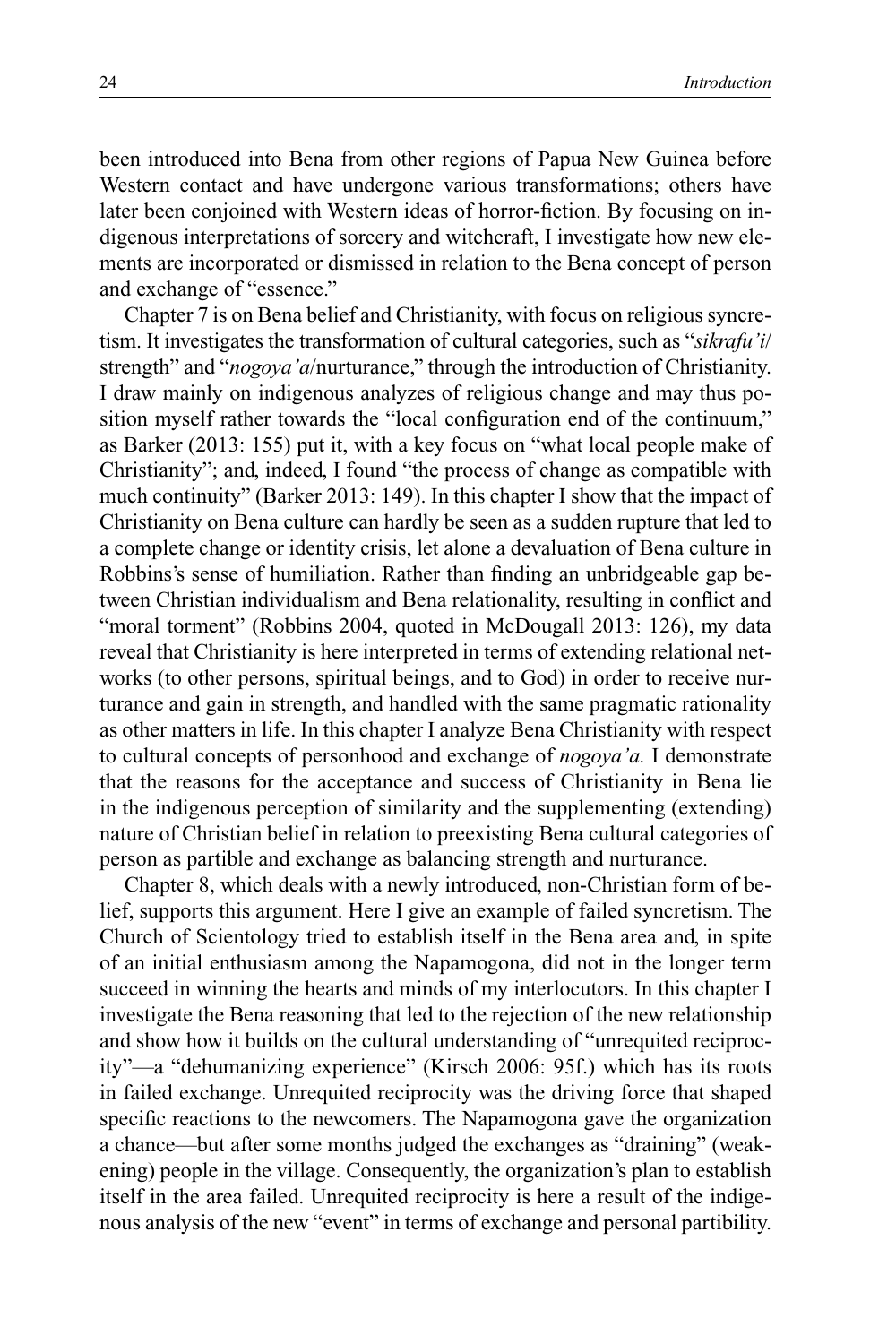The main questions I seek to answer in my work are how culture change happens in Bena and how it is defined and interpreted by my Bena interlocutors. By examining how Bena agency is played out in concrete situations and practices of culture change and by drawing on indigenous analyzes, I hope to reveal Bena perceptions on change and continuity and link them with my anthropological analysis.

#### **Notes**

- 1. Sahlins developed his theoretical approach to the analysis of culture and culture change on semiotic-structuralist grounds and thereby relied to a great deal on the semiotic-linguistic model proposed by Saussure. Sahlins treats culture as relying on an underlying structure of cultural categories that correspond to Saussure's categories of (linguistic) signs. Cultural categories are, like signs, classificatory schemes of structural, historical, and arbitrary character. In his "Course in General Linguistics," Saussure ([1916] 1983: 67) declared, "The linguistic sign is arbitrary," meaning that there is no connection between the concept, the idea, and the sound-image of a sign or, in Saussure's terms, the "signified" and the "signifier." Each language has, for example, a different signifier for the idea "mother." In French, it is "mère," in German, "Mutter," and so on. Each of these signifiers is arbitrary because it is different from the other, but each points to the same signified. The idea of mother could have been signified by any number of linguistic representations, but it is the connection between "mother" and the idea behind it that form the sign. This connection that develops between signified and signifier is created and transformed through its use in language by people. It is a result of convention, meaning that speakers of the same language group have agreed and learned that these letters or sounds evoke a certain image. The specific meanings that signs, and cultural categories, have ascribed to them thus derive from historical processes during which the relationship between signifier and signified was and is shaped and transformed. These relationships order people's understanding of the world (Sahlins 1985: 145–148; Saussure [1916] 1983), they are arbitrary and continuously changing. Sahlins sees their arbitrariness as a precondition for the historical character of culture and, with this, also for culture change.
- 2. The previous advertising already pointed in this direction: "Papua New Guinea—like every place you've never been."
- 3. This is not to say that the change itself is intentional. It can never be fully so, because agents can never be completely aware of all the possible consequences of their actions (Sahlins 1985: 152).
- 4. Sahlins's structural approach to culture change shows an interest in agency that Lévi-Strauss had neglected. This new focus on the relationship of structure and agency implies that in acting, individuals follow a pregiven structure but they do not "mechanically reproduce it" (Robbins 2005: 6). By acting, people (agents) shape their cultural categories "thus subjecting those categories to risk in the event that the fit between category and reality is not a neat one, and finally suffering the transformations of categories and the relations between them when there is a mismatch between category and reality" (Robbins 2005: 7).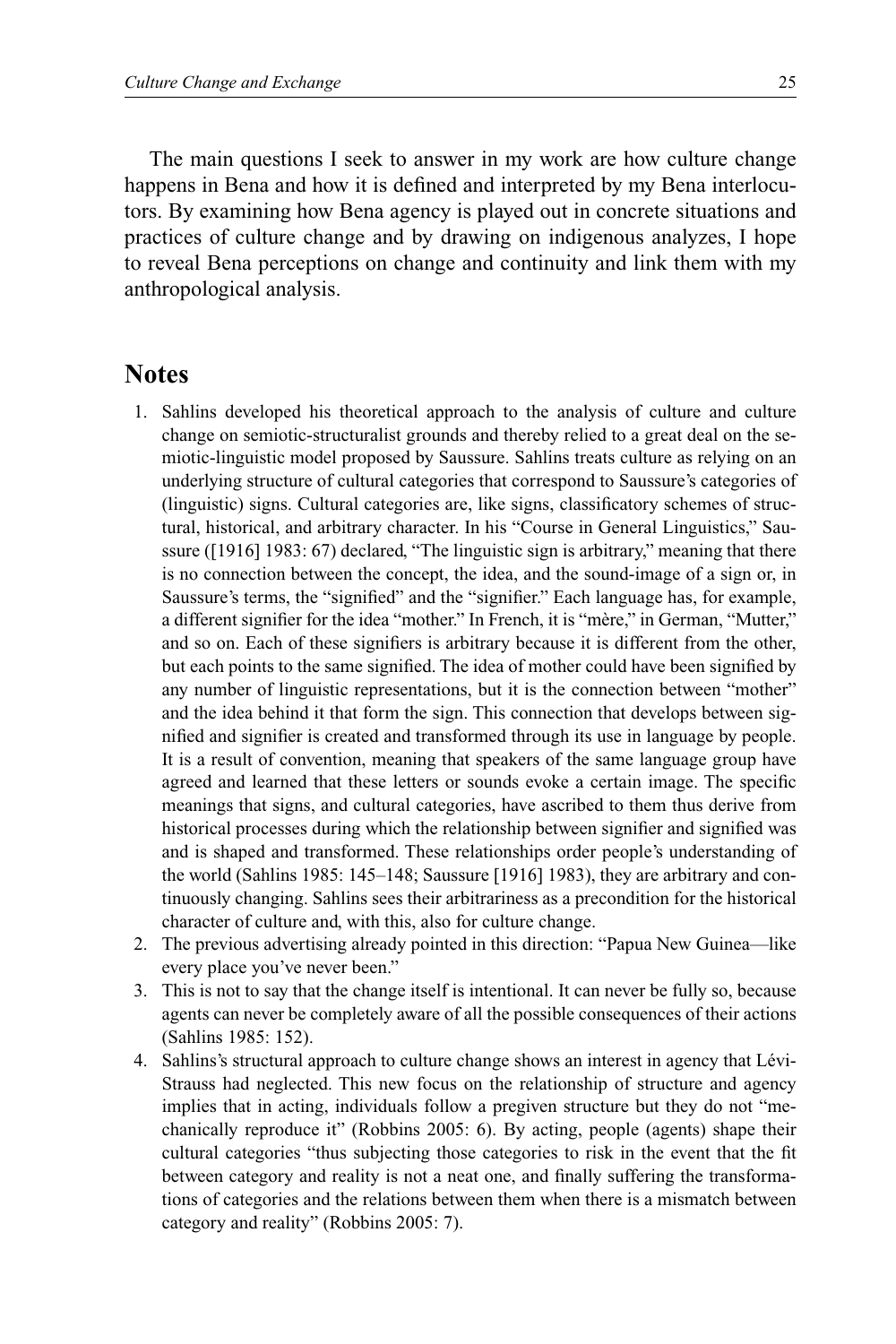- 5. In Sahlins's (1985: 144) Hawaiian example he has shown that Hawaiian history is clearly grounded in structure—"the systematic ordering of contingent circumstances" while the structure of Hawaiian culture is also historical.
- 6. Where Sahlins describes the role of the agent as somewhat autonomous (he or she as author of his or her own concepts and acts), M. Strathern sees it differently. According to her, in Melanesian understandings of the matter, agents do not cause their own acts but "they simply do them"; agency and cause are not the same. "The cause is the person with whom the agent's relationship is to be transformed, a unitary reference point for her or his acts" (M. Strathern 1988: 273). An agent has the cause in mind when acting and thus the relationship to the person he or she is acting upon, but he or she is also concerned to influence the transformation of the concerned relationship to his or her own benefit.
- 7. As it is pictured in various models (for example, Leenhardt's model of the "New Caledonian personage," as quoted by M. Strathern 1988: 270).
- 8. While Sahlins relies heavily upon Dumont's (1959) model of hierarchy for Polynesia, M. Strathern's analysis of Melanesian societies diverges from this approach. Like Dumont, M. Strathern shows a certain skepticism concerning the comparative use of the Western notions of the "individual" for non-Western societies, but unlike Dumont, she "also rejects anthropological constructions of 'society' as reifications" (Mosko 1992: 698).
- 9. Mosko (1992) stresses in this context that such a partible understanding of person does not depend on any hierarchical order of the detachable personal parts.
- 10. Unlike Melanesian dividuals, Polynesian chiefs or kings are thus "social-historical individuals" (Sahlins 1991: 63). The divine chief/king's person represents the whole community; the latter's history and current situation depend on him and are reflected in his relationships to the outside, as "precisely in these heroic politics the king is the condition of the possibility of community" (Sahlins 1985: 34f.; cf. Mosko 1992: 699). In other words, it appears "that the efficacy of the Polynesian divine hero lies precisely in his (or her) hierarchical *super*composition" (Mosko 1992: 699).
- 11. Although he fundamentally agrees with Strathern (certainly with her model of agency) Mosko sees some problems in her theory, at least for the Mekeo case. M. Strathern (1988: ch. 7–10) emphasizes the gendering of relations and the male-female pair, and with it the contrast of same-sex and cross-sex relations, thus relying on a notion of duality. "The 'multiplicity' or 'plurality' of relations composing the Melanesian person in her account thus seems always comprised of a duality" (Mosko 1992: 701). His main criticism of Strathern is this dyadic arithmetic. Mosko argues that for Mekeo, the "plural composition of the person consists of a four-fold or quadripartite arrangement" rather than a dualistic one (701). However, he sees Strathern's axioms for Melanesian contexts as correct. It is just the "fundamental arithmetic" that may "require minor correction" (701).

 Mosko's next point of criticism of Strathern is that she overlooked hereditary chieftainship in some areas of PNG (for example, the Massim) and, in spite of her and Godelier's distinction of Big Men and Great Men, has somewhat fallen into the trap of essentializing *the* Melanesian person. By giving the Mekeo example, Mosko (1992: 702) gives an elaboration of Strathern's theory "of sociality qua personal detachability and partibility in a Melanesian context in which she has not yet herself pursued it."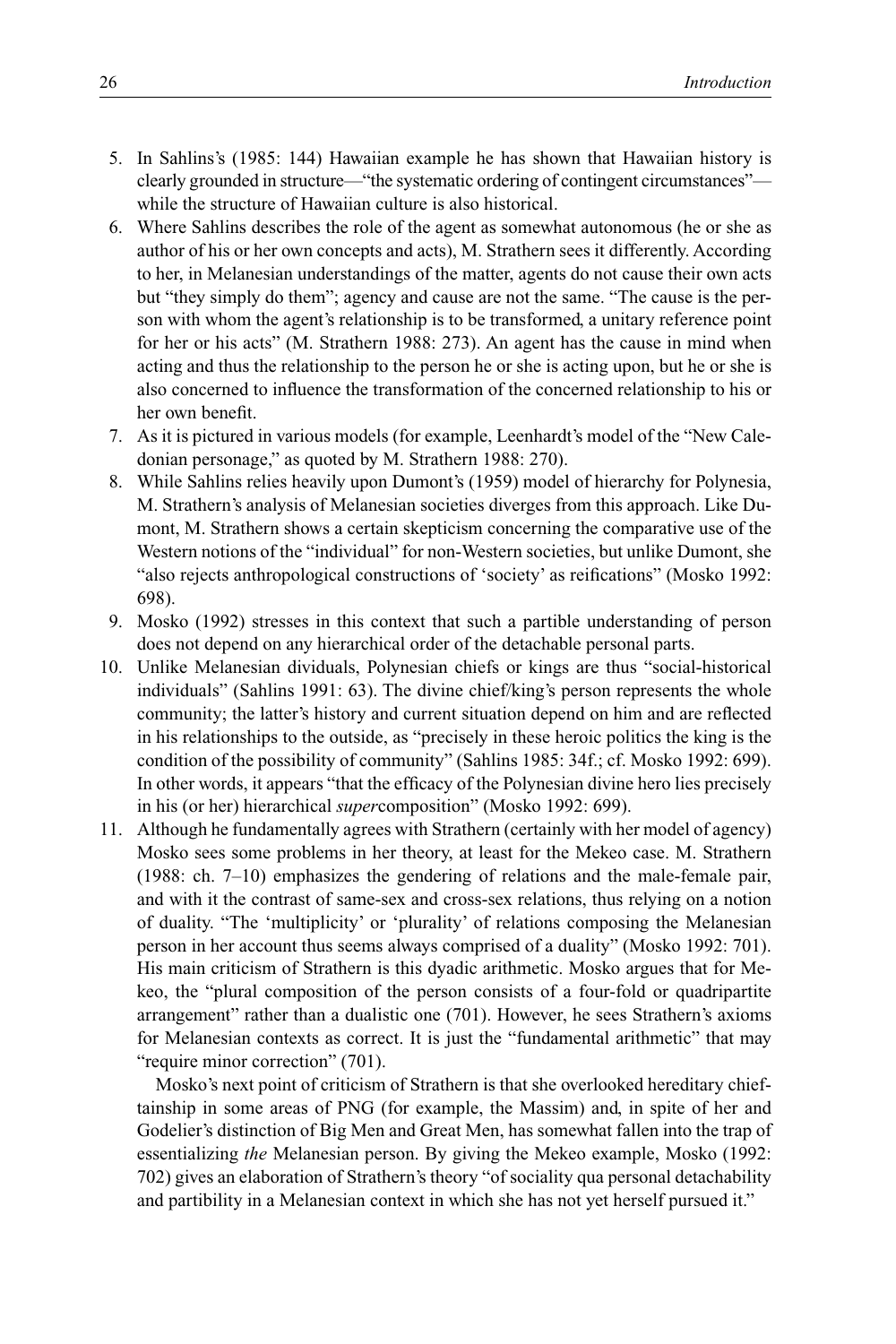- 12. According to Sahlins (1985), change arises from the attempt to deal with new situations in terms of preexisting categories and not from the conscious intention to change the culture. In her book *After Nature,* M. Strathern (1992) has argued along the same lines, that one of the strongest motors of sociocultural change is the "deliberate attempt to keep things the same."
- 13. Criticism of Sahlins's theory has been made, the main point being that the reinvention or revival of indigenous culture has little or nothing to do with the original and "authentic" culture (see Robbins 2005). Sahlins's reply to such criticism of "invention of tradition theorists" was mainly to criticize their "powerism," meaning their bias toward functional arguments that "cannot explain the cultural content of the phenomena they analyze" (Robbins 2005: 8).
- 14. Humiliation can also be related to the concept of person. Silverman (2001) pointed out that Western individualism in one respect worked well for the individual and socially perceived Tambunum notion of person, but that the lack of emphasis on the social side of person in Western culture made them feel unable to follow their own cultural balance of individual and social parts of person. The inability to balance these two sides of themselves made them feel humiliated. Most of the chapters in Robbins and Wardlow's (2005) book deal with humiliation and, as Robbin (2005: 14) says in the introduction, the "in-between position" of cultures being caught between "developman" and development. They show how "humiliation can unfold along lines laid down by the indigenous culture and can support efforts both at develop-man and development" and in doing so emphasize "that indigenous people remain active agents pursuing their own goals even during periods of change spurred on by their encounter with the West" (see also Biersack 2005; Leavitt 2005; Silverman 2001, 2005; Stewart and Strathern 2000, 2005).

 Humiliation is further analyzed in its emotional and psychological nature insofar as people's values are rendered worthless and their self-confidence decreases. However, according to Fanon (1967), Margalit (1996), and Rorty (1999), humiliation is also a social fact and, with this, a political condition as well as an emotional one. Miller (1993) pointed out that humiliation can exist even when it is not felt—for example, when it refers to a "quasijuridical status" rather than an emotional one. Dalton (2005) gives an example of the ways in which humiliation becomes defined in indigenous terms by describing the conditions of "sori" and "les" in Rawa culture. Robbins and Wardlow (2005) discusses humiliation among the Huli in reference to cultural notions of emotion, person, and action—and finds the indigenous concept of *madane* (disappointment/resentment/righteous indignation) that relates to exchange and person. Humiliation is, in contrast to *madane,* an emotion that only makes sense in cultures with individual concepts of person. She holds that *madane* characterized early encounters with the West but has been transformed into the Western humiliation; an indigenization of humiliation has taken place.

15. The Urapmin predisposition to accept Christianity thus first depends on its cultural openness for changes and on the similar features of certain Christian and precontact Urapmin cultural categories, such as "the Urapmin emphasis on lawfulness, the need to follow an established set of prohibitions that apply to everyone … the emphasis on inward reflectiveness about these, the distinction between law and will, and the idea that willfulness is the cause of all immoral behaviour" (Rumsey 2004: 589). Robbins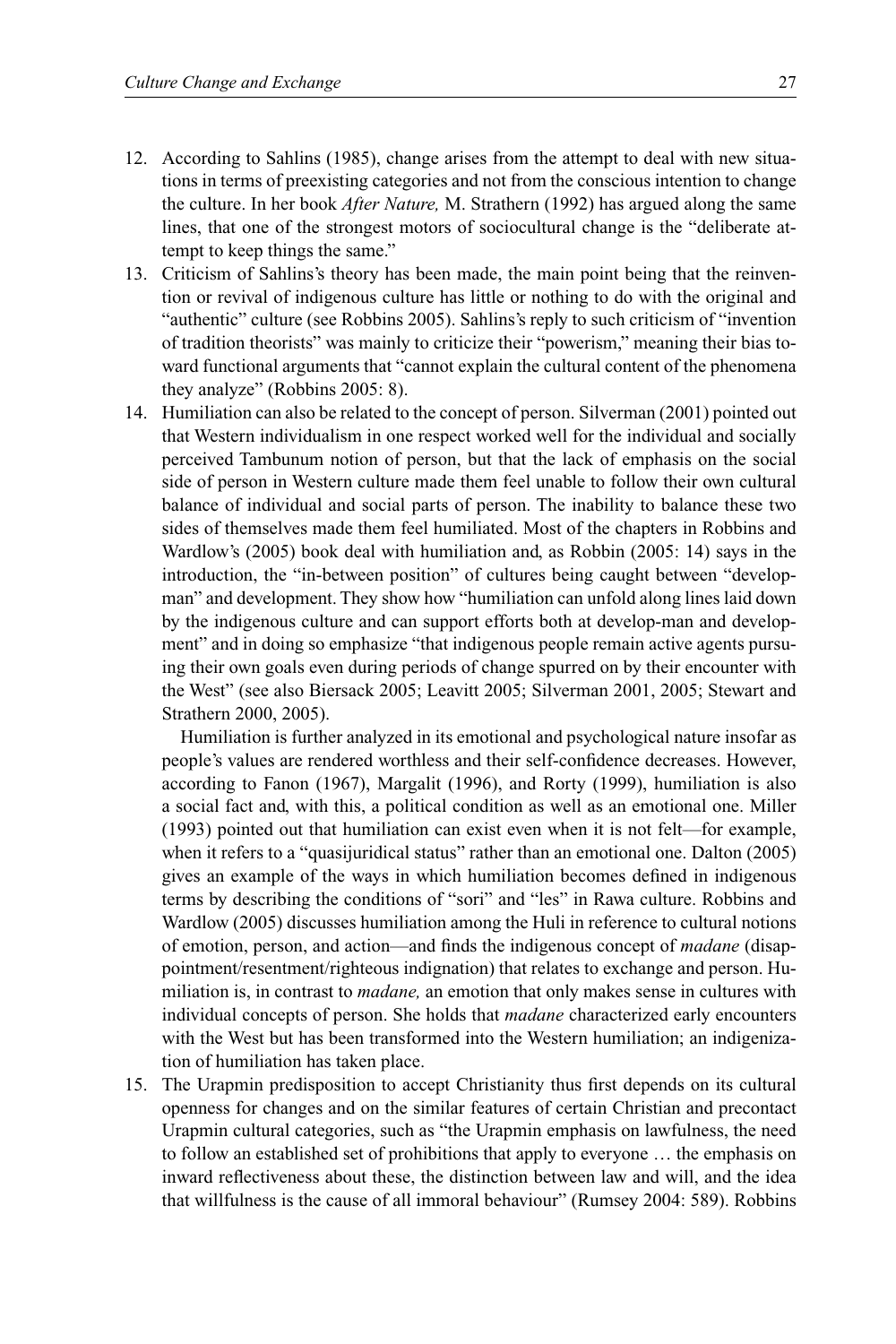sees, however, a difference between Urapmin and Christian morality in relation to the will. The latter, according to Robbins, "condemns the will altogether" while Urapmin culture aims at a balance between lawfulness and willfulness "by using the will to establish human relationships" (Rumsey 2004: 589)—in accordance with the importance given to optation in Urapmin culture.

- 16. See also Robbins and Wardlow (2005), who found the humiliation not apposite for Huli people.
- 17. Robbins further relies greatly on Sahlins's and Dumont's cultural structuralism and explains adoption in these terms. Since, in this approach, culture "is seen as fully specifying the terms in which action is framed and motivated" (Rumsey 2004: 585), Robbins creates with his model of adoption some sort of paradox: if culture provides the terms and categories for (any) action it must necessarily do so for modes of culture change—a process that takes place in relation to preexisting cultural categories.
- 18. Humiliation can lie in an imbalance of exchange partners, if understood as "what one experiences when one is caught out trying to convince people that one has prestige or powers that one has no right to claim" (Miller 1993; cf. Robbins 2005: 12). Westerners often "out-give" indigenous people, thus creating a feeling of inferiority and humiliation that might lead to all sorts of consequences, from adoption of Western culture to aggression against it. Exchange certainly plays a crucial role here. For example, Stewart and Strathern (2005: 13) portrayed *moka*-exchange as a classic case of develop-man, with people (as agents) actively engaging in Western market economy but doing so "in exchanges patterned along traditional lines in efforts to enhance prestige and avoid humiliation as they traditionally understood them." This has, however, not worked out as expected and as a result the moka system broke down, leading to destabilizing and unpredictable effects that function as outlets for emotions that have previously been lived out in moka.
- 19. I generally try to avoid the contested term "hybridity" to describe the conjoining of cultural elements, mainly because of its origin in biology and its apparent focus on the present and neglect of temporal and processual aspects of culture change. I do sometimes use the term "syncretism" in reference to cultural combinations in concrete social practices but I have decided not to make it my main phrase since it has in practice a strong religious edge to it. When I use it, I abide by the original definition of syncretism in the Oxford English Dictionary as any "attempted union or reconciliation of diverse or opposite tenets or practices, esp. in philosophy or religion."
- 20. One must consider, of course, that the Bena villages I worked in have several churches and are not very far from town. While in Urapmin the whole society converted to one denomination, Bena persons can choose from a large number of competing churches.
- 21. Although it cannot be part of this book because it is a huge topic by itself, this self-presentation of Bena people in their films gave astonishing insights into their perception of culture change. I was, for example, surprised when they told me, while I was editing the film on my laptop, that they wanted music in it—and not, as I had assumed, "traditional" Bena chants but Abba or Elvis Presley. For me, it was at first quite strange to see images of tribal warriors combined with pop music—but, after all, it was not my film, and the apparent contradiction was in my perception, not in that of the Napamogona.